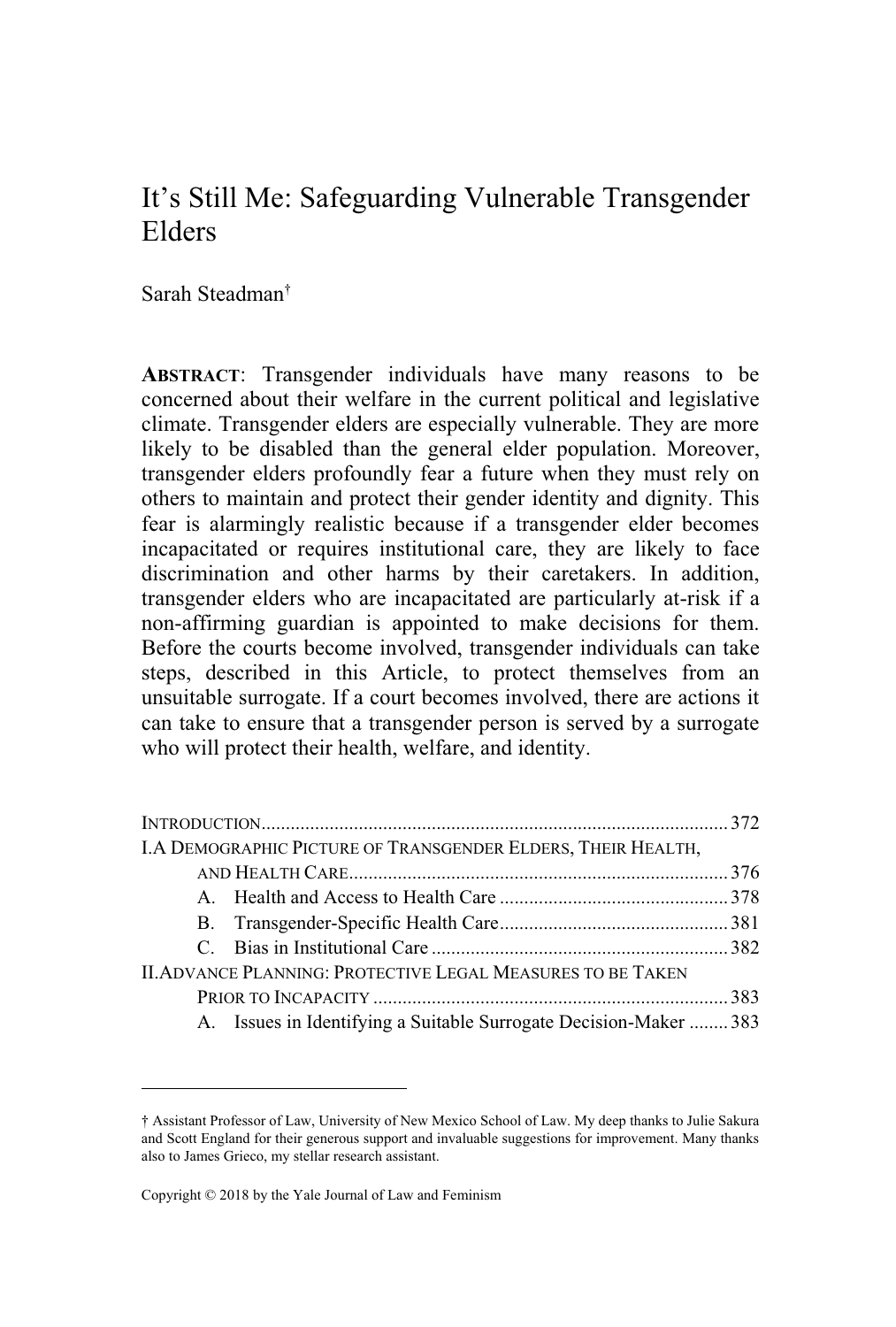| 372                                                 | Yale Journal of Law and Feminism                                   | [Vol. $30:2$ |
|-----------------------------------------------------|--------------------------------------------------------------------|--------------|
| B.                                                  | Appointing an Agent for Decision-Making: Powers of                 |              |
|                                                     |                                                                    |              |
| C.                                                  | Statutory Standards of Health Care Decision-Making for             |              |
|                                                     |                                                                    |              |
| III. PROTECTIVE LEGAL MEASURES UPON INCAPACITY  389 |                                                                    |              |
|                                                     | A. Brief Overview of an Adult Guardianship Proceeding 390          |              |
|                                                     | B. Identifying an Allegedly Incapacitated Person as Transgender391 |              |
| C.                                                  |                                                                    |              |
| D.                                                  | Ongoing Monitoring of the Guardianship by the Court396             |              |
|                                                     |                                                                    |              |
|                                                     |                                                                    |              |

#### **INTRODUCTION**

An 84-year-old transgender<sup>1</sup> man named George<sup>2</sup> had advanced dementia and was placed in a nursing home. Assuming he lived in a hostile environment for transgender elders, he hid his gender identity<sup>3</sup> from other residents and isolated himself. But George could not hide from the staff who bathed and dressed him in clothes that did not match who he was and had been for years. The staff and residents called him "she" and, rather than respond as someone else, he became unresponsive. When he had lived in his community, he had been a vibrant and charming man who engaged others with a sharp wit and keen observations about life and people. After a few weeks in the nursing home, however, he became unrecognizable to those who knew him—listless, completely withdrawn, sleeping through the day and no longer taking care of his basic hygiene or dressing himself. He stopped eating because he refused to go to the dining hall, not wishing to eat and socialize with others. The medical staff

<sup>1. &</sup>quot;Transgender is a broad term that can be used to describe people whose gender identity is different from the gender they were thought to be when they were born." Understanding Transgender People: The Basics, NAT'L CTR. FOR TRANSGENDER EQUALITY (July 9, 2016), https://transequality.org/issues/res ources/understanding-transgender-people-the-basics [https://perma.cc/Q4FW-XUW9]. See also WORLD PROF'L ASS'N FOR TRANSGENDER HEALTH, STANDARDS OF CARE FOR THE HEALTH OF TRANSSEXUAL, TRANSGENDER, AND GENDER-NONCONFORMING PEOPLE 97 (7th ed. 2012) [hereinafter STANDARDS OF CARE] (defining transgender as "a diverse group of individuals who cross or transcend culturally defined categories of gender. The gender identity of transgender people differs to varying degrees from the sex they were assigned at birth."). Although the focus of this article is on transgender individuals, other individuals whose gender identity is non-conforming (people whose gender expression differs from conventional expectations of masculinity and femininity) and those who are gender fluid (a person who at any time may identify as male, female, other, or a combination of identities) should also be afforded the protections and advocacy described, and supported in their gender identity when faced with incapacity.

<sup>2.</sup> George's story is based generally on a client the Author represented as an attorney in private practice.

<sup>3.</sup> STANDARDS OF CARE, supra note 1, at 96 (defining gender identity as "a person's intrinsic sense of being male (a boy or a man), female (a girl or woman), or an alternative gender.").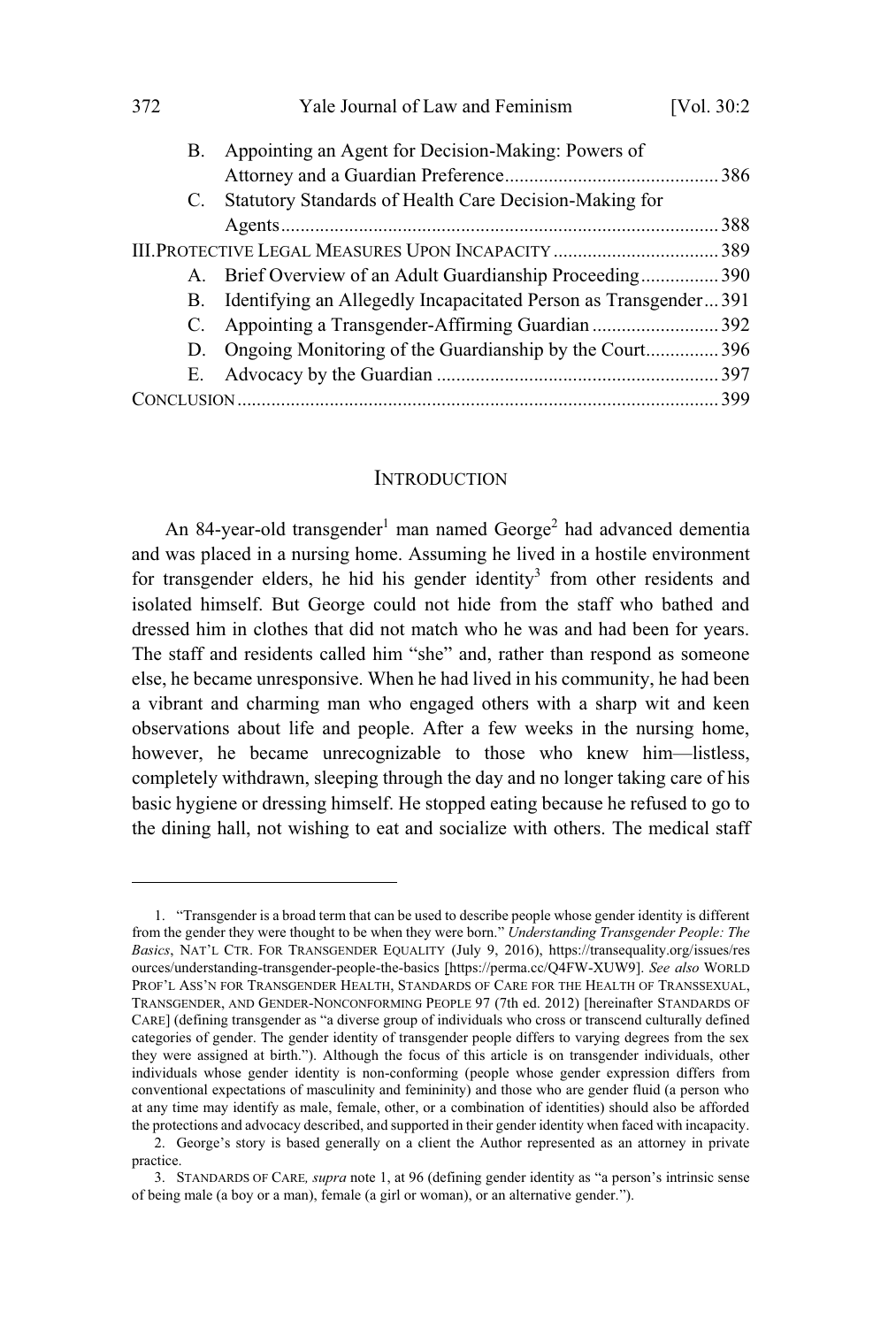diagnosed him with "failure to thrive."<sup>4</sup> That was fitting because, without being recognized for who he was, he could not be himself in that setting and so he could not thrive.

However, a court had declared him to be legally incapacitated<sup>5</sup> and unable to make decisions about where he lived. So, even had he been capable of arranging to move out of that nursing home, he did not have the legal authority to do so. Fortunately, the court had appointed him a suitable guardiantransgender-aware and -affirming. With the advocacy of a culturally responsive attorney, the guardian identified a transgender-affirming caretaker with a private residence and moved George there. After only a few weeks of true caretaking, he became himself again and thrived—eating, bathing, dressing with care in his own style, and making those around him laugh and become inescapably fond of him. It is profound that even when his memory and other cognitive capacities were severely impaired, his identity remained key to his survival. And when he was no longer invisible, he no longer needed to hide. Instead, he was acknowledged and known for who he was, and so he responded. It proved, in his case, to be the difference between life and death. After his move "home," surrounded by people who knew and saw *him*, he remained engaged and himself through his final days. George was fortunate, but how many others in similar situations are failing to thrive or will be without advocacy and reform?<sup>6</sup>

George's story demonstrates what studies have already found: that feeling compelled to conceal one's gender identity is significantly connected to depression for transgender people.<sup>7</sup> Moreover, "[a] real concern of many transgender people is that they will be misgendered in the event that they become reliant on others for care, especially if those carers have not been accepting of their gender identity or are uninformed about such matters."<sup>8</sup> A sample of poignant statements by elder transgender individuals illustrates their fears as they

<sup>4.</sup> The National Institute of Aging describes failure to thrive as a "syndrome of weight loss, decreased appetite and poor nutrition, and inactivity, often accompanied by dehydration, depressive symptoms, impaired immune function . . . . " Kathryn Agarwal, *Failure to Thrive in Elderly Adults: Evaluation*, UP TO DATE (May 2, 2016), https://www.uptodate.com/contents/failure-to-thrive-in-elderly-adults-evalua tion [https://perma.cc/8HHN-MR46].

<sup>5.</sup> Statutory definitions of "incapacity" vary, see, e.g., COLO. REV. STAT. § 15-14-102 (5) (2016) (D2Incapacitated person' means an individual other than a minor, who is unable to effectively receive or evaluate information or both or make or communicate decisions to such an extent that the individual lacks the ability to satisfy essential requirements for physical health, safety, or self-care, even with appropriate and reasonably available technological assistance.").

<sup>6</sup>*. See* Nancy J. Knauer, *LGBT Issues and Adult Guardianship: A Comparative Perspective,* TEMPLE UNIV. LEGAL STUD. RES. PAPER NO. 2013-02, 14 (2013) (citing Jane Gross, *Aging and Gay, and Facing Prejudice in Twilight*, N.Y. TIMES (Oct. 9, 2007), https://www.nytimes.com/2007/10/09/us/09aged.html [https://perma.cc/SVG8-FTSX]).

<sup>7.</sup> Karen L. Fredriksen-Goldsen et al., *Physical and Mental Health of Transgender Older Adults: An At-Risk and Underserved Population*, 54 GERONTOLOGIST 488, 494 (2014).

<sup>8.</sup> ALZHEIMER'S AUSTL., DEMENTIA, TRANSGENDER AND INTERSEX PEOPLE: DO SERVICE PROVIDERS REALLY KNOW WHAT THEIR NEEDS ARE? 4 (2014) [hereinafter ALZHEIMER'S AUSTL.], https://www.dementia.org.au/sites/default/files/130739\_LGBTI%20Discussion%20Paper.2-21.pdf [https://perma.cc/A5B7-JTU2].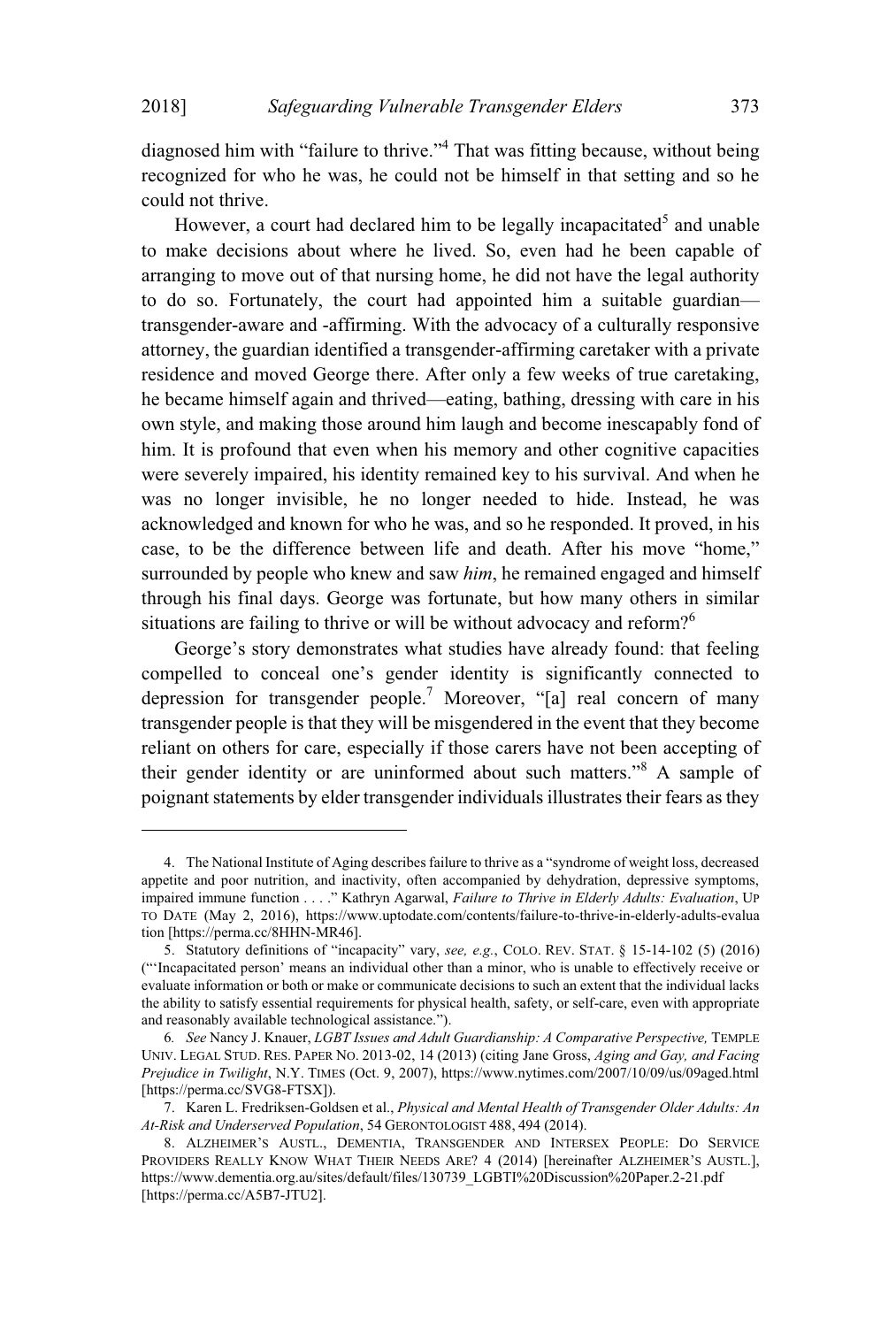contemplate a potential future when they are unable to make their own decisions or care for themselves and must rely on others, and may require institutional care. A 61-year-old transgender woman spoke of her anxiety about long-term care placement: "my biggest fear right now, [is] not having the freedom to control my dignity."<sup>9</sup> Others have said that they worry about: "people . . . attempt[ing] to force me into being the wrong gender"<sup>10</sup>; "[h]aving caregivers shave my face and put me in a dress because I have not had lower surgery"<sup>11</sup>; "[h]aving genitals that don't fit my external appearance and being abused, mistreated or neglected as a result"<sup>12</sup>; "I have realistic concerns that I will not be treated as I would like when I am dependent on others"<sup>13</sup>; "[t]he day I need a caregiver, I will implement my end of life suicide plan."<sup>14</sup>

A majority of LGBT people in mid-life anticipate receiving care that does not respect their gender identity.<sup>15</sup> This concern is alarmingly realistic because the incidence of discrimination, ignorance, and bias towards transgender persons by those who serve the elderly is well documented.<sup>16</sup> Further, a study of the physical and mental health of transgender elders reports that they are more likely to experience poorer health outcomes, including mental and/or physical disabilities, than the non-transgender LGB elder population.<sup>17</sup> Strikingly, the United States Transgender Survey (USTS), a national study of transgender and gender nonconforming persons, found that 39 percent of respondents reported a disability, compared to 15 percent of the U.S. population.<sup>18</sup> Given those statistics, some transgender persons will likely require others to care for them at some point. One such disability that affects the general elderly population in disproportionate numbers is dementia. In its later stages, dementia leads to

<sup>9.</sup> Allison Auldridge et al., *Improving the Lives of Transgender Adults: Recommendations for Policy and Practice* 25 (National Center for Transgender Equality 2012), https://transequality.org/sites/default/ files/docs/resources/TransAgingPolicyReportFull.pdf [https://perma.cc/AD3K-JDT8].

<sup>10</sup>*. ALZHEIMER'S AUSTL., supra* note 8, at 6.

<sup>11.</sup> Tarynn M. Witten & A. Evan Eyler, *Transgender and Aging: Beings and Becomings*, *in* GAY, LESBIAN, BISEXUAL & TRANSGENDER AGING, CHALLENGES IN RESEARCH, PRACTICE, AND POLICY 187, 212 (Tarynn M. Witten & A. Evan Eyler eds., 2012).

<sup>12</sup>*. Id.* at 212.

<sup>13.</sup> ALZHEIMER'S AUSTL., *supra* note 8, at 6.

<sup>14</sup>*. Id.* at 8.

<sup>15.</sup> INST. OF MED. OF THE NAT'L ACAD., THE HEALTH OF LESBIAN, GAY, BISEXUAL, AND TRANSGENDER PEOPLE: BUILDING A FOUNDATION FOR BETTER UNDERSTANDING 274 (2011).

<sup>16.</sup> Nancy J. Knauer, *LGBT Elder Law: Toward Equity in Aging*, 32 HARV.J.L. & GENDER 301, 303 (2009).

<sup>17.</sup> Fredriksen-Goldsen et al., *supra* note 7, at 496. *See also*, KAREN I. FREDRIKSEN-GOLDSEN ET AL., INST. FOR MULTIGENERATIONAL HEALTH, THE AGING AND HEALTH REPORT: DISPARITIES AND RESILIENCE AMONG LESBIAN, GAY, BISEXUAL, AND TRANSGENDER OLDER ADULTS, 22-23 (2011), https://www.lgbtagingcenter.org/resources/pdfs/LGBT%20Aging%20and%20Health%20Report\_final.p df [https://perma.cc/3JAT-GSBA].

<sup>18.</sup> SANDY E. JAMES ET AL, NAT'L CTR. FOR TRANSGENDER EQUALITY, THE REPORT OF THE 2015 U.S. TRANSGENDER SURVEY 57 (2016) https://transequality.org/sites/default/files/docs/usts/USTS-Full-Report-Dec17.pdf [https://perma.cc/XZV9-EK4D].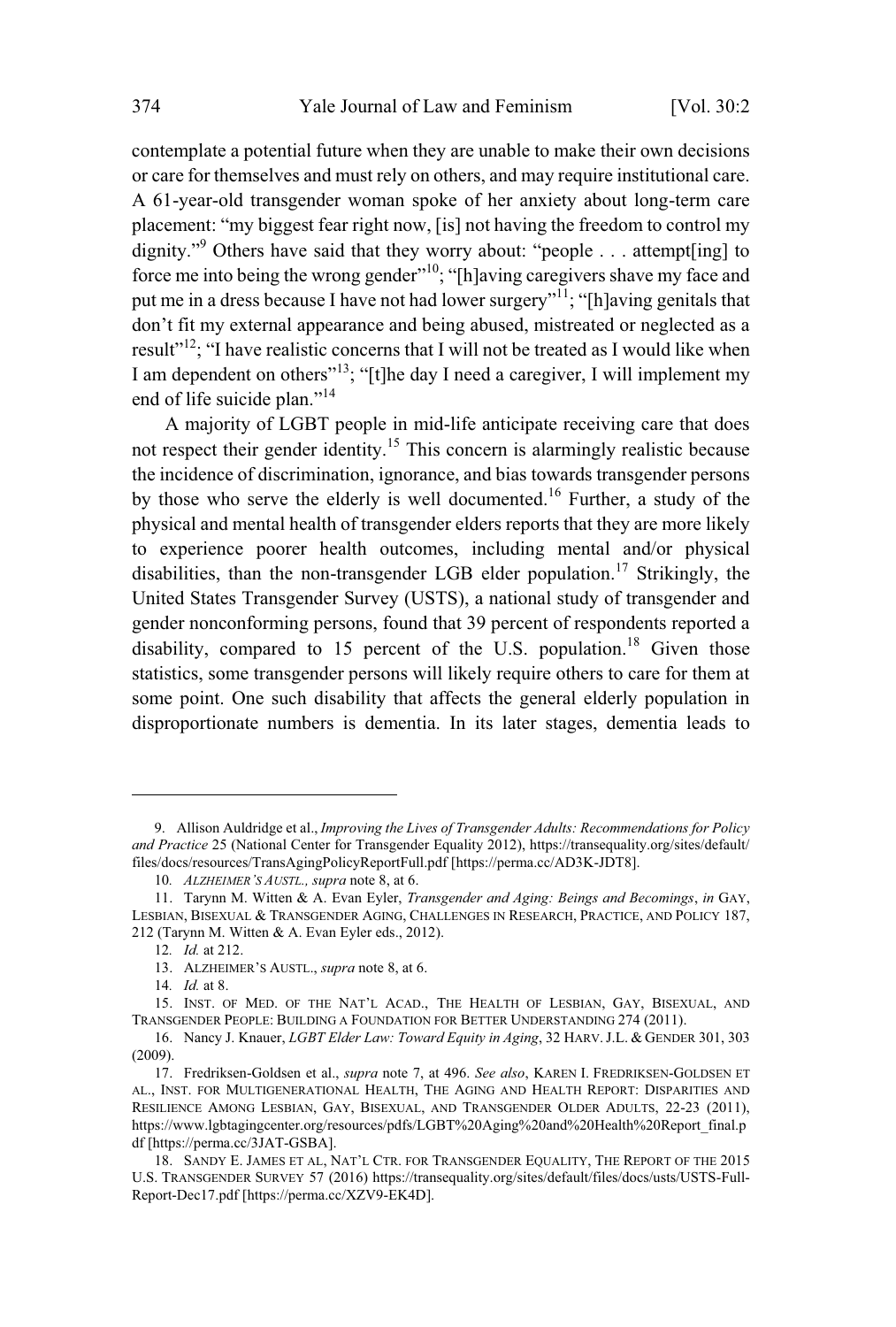profound incapacity that requires caretaking and, often, decision-making by others who act as surrogates.

If a transgender elder with dementia-related incapacity requires a surrogate decision-maker, that surrogate might not be knowledgeable about the individual's unique concerns, needs, and vulnerabilities related to their gender identity. In addition, the surrogate might not be comfortable with or supportive of the individual's gender identity and its external expression. The attendant bias could result in decisions that are harmful to the elder's well-being. Such a scenario would realize the fears expressed by transgender elders contemplating incapacity and caretaking by others.

Accordingly, it is vital that a transgender elder who is incapacitated select or be appointed a decision-maker who will treat them with dignity and intervene when others do not; one who will affirm and assist them in maintaining their identity, commit to educating themselves and others about transgender elders' unique needs; and one who will make decisions as the transgender individual would have when they had capacity. Equally vital is a decision-maker who will advocate zealously on their behalf for transgender-affirming care with medical and other service providers. Such an outcome requires both preventative and proactive legal measures and reforms.

Professor Nancy J. Knauer has identified distinct issues impacting LGBT people who require guardians.<sup>19</sup> This Article addresses transgender individuals' unique concerns and explores in depth the societal and legal challenges transgender elders confront when faced with incapacity and guardianship. Transgender elders must protect their self-determination, identity, and welfare by predetermining a surrogate decision-maker prior to incapacity. One who will, for example, make health care decisions that safely maintain their gender identities by addressing their particular health care needs. Alternatively, if a transgender elder becomes incapacitated and has not previously chosen a surrogate decision-maker—and, upon incapacity, cannot express a preference for who would serve in that role—a court should appoint a suitable decision-maker to ensure the well-being of the elder. That is, one who is culturally knowledgeable and respectful, an advocate, and who would make transgenderaffirming health care and other decisions on the elder's behalf.

Part I of this article describes the current generation of transgender elders through demographic data, health status, and health care concerns. Part II identifies preventative legal measures that should be taken while a transgender person has capacity. It notes the challenges in identifying an appropriate surrogate decision-maker, and the need for protective language to be added to a transgender individual's health care power of attorney and advance directive to honor their gender identities. Last, it presents the range of state standards of

<sup>19.</sup> Nancy J. Knauer, *LGBT Issues and Adult Guardianship*, *in* COMPARATIVE PERSPECTIVES ON ADULT GUARDIANSHIP, 299-311 (1st ed. Carolina Academic Press 2015).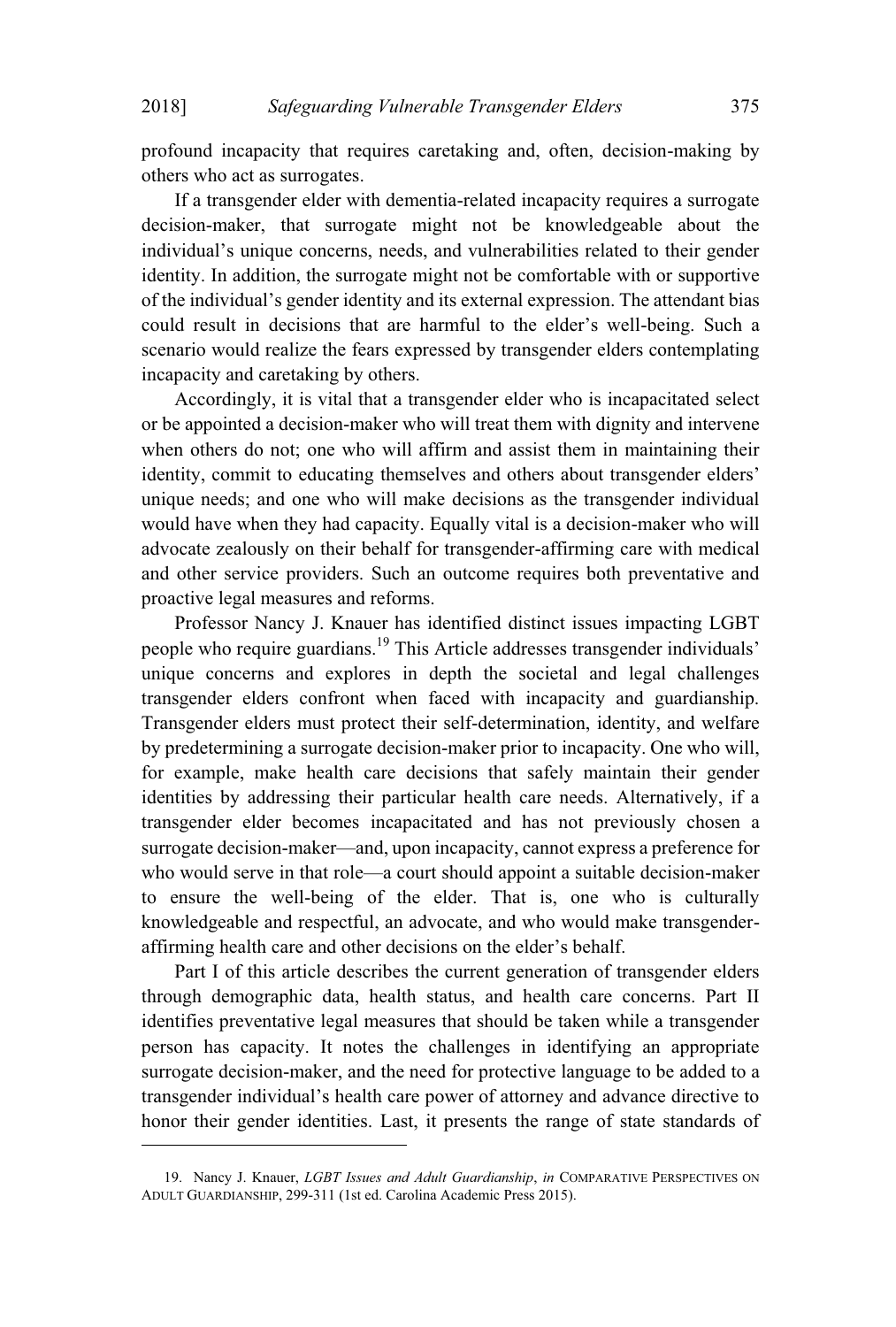decision-making for health care agents appointed by individuals—from protective of the individual's self-determination to insufficiently protective.

Part III provides an overview of a typical guardianship proceeding for adults alleged to be incapacitated. It discusses the need to identify the gender identity of persons for whom a guardian is to be appointed. Next, it proposes measures courts can take to identify and appoint transgender-affirming guardians, and recommends that the courts monitor the decisions made by the guardians on the transgender elder's behalf. This Part concludes by identifying certain circumstances that require zealous advocacy by guardians, to protect the transgender individuals they serve.

## I. A DEMOGRAPHIC PICTURE OF TRANSGENDER ELDERS, THEIR HEALTH, AND HEALTH CARE

The lack of empirical research regarding the current transgender elder population impedes an accurate description of this group.<sup>20</sup> Similarly, it is challenging to reliably estimate the number of transgender elders in the United States because, among other factors, national population surveys omit questions about gender identity.<sup>21</sup> And transgender individuals who are members of more than one marginalized group—such as transgender people of color underreport.<sup>22</sup> However, the most recent estimate is that transgender adults

<sup>20.</sup> GARY J. GATES, THE WILLIAMS INST., HOW MANY PEOPLE ARE LESBIAN, GAY, BISEXUAL, AND TRANSGENDER? 2-3 (2011), http://williamsinstitute.law.ucla.edu/wp-content/uploads/Gates-How-Many-People-LGBT-Apr-2011.pdf [https://perma.cc/3BRQ-DLNU]. See also Knauer, *supra* note 16, at 9 ("The absence of empirical evidence is particularly acute in the case of transgender elders."). *See generally* MARK E. WILLIAMS, & PAT A. FREEMAN, TRANSGENDER HEALTH: IMPLICATIONS FOR AGING AND CAREGIVING  $104$  (2008) ("Scholarly research regarding aging and the transgender community remains very limited. Much of what has been written about transgender aging issues is again based on extrapolation from research examining heterosexual and LGB elders.3); Nancy A. Orel, *Investigating the Needs and Concerns of Lesbian, Gay, Bisexual, and Transgender Older Adults: The Use of Qualitative and Quantitative Methodology*, 61 J. HOMOSEXUALITY 53, 60 (2014) ("One of the most challenging tasks in conducting any research with LGBT older adults is actually being able to locate this population in order to recruit their participation for specific research projects.").

<sup>21.</sup> ANDREW R. FLORES, JODY L. HERMAN, GARY J. GATES, & TAYLOR N. T. BROWN, THE WILLIAMS INST., HOW MANY ADULTS IDENTIFY AS TRANSGENDER IN THE UNITED STATES? 2 (2016), https://williamsinstitute.law.ucla.edu/wp-content/uploads/How-Many-Adults-Identify-as-Transgenderin-the-United-States.pdf [https://perma.cc/T68L-8UMX].

<sup>22.</sup> JAIME M. GRANT, NAT'L GAY & LESBIAN TASK FORCE, OUTING AGE 2010: PUBLIC POLICY ISSUES AFFECTING LESBIAN, GAY, BISEXUAL AND TRANSGENDER ELDERS 138 (2010), https:// static1.squarespace.com/static/566c7f0c2399a3bdabb57553/t/566cb65a25981d5723b7ed00/1449965146 749/2010-NGLTF-Outing-Age-Report-Public-Policy-Issues-Affecting-LGBT-Elders.pdf [https://perma. cc/L65M-Z9Y9] ("[G]iven the fact that there is currently little to no research that samples transgender people in the general population, and the reality that highly vulnerable LGBT people—including a percentage of gender-nonconforming/trans people, people of color, immigrants, non-English speakers, undocumented and low-income people—are unlikely to identify as LGBT on even an anonymous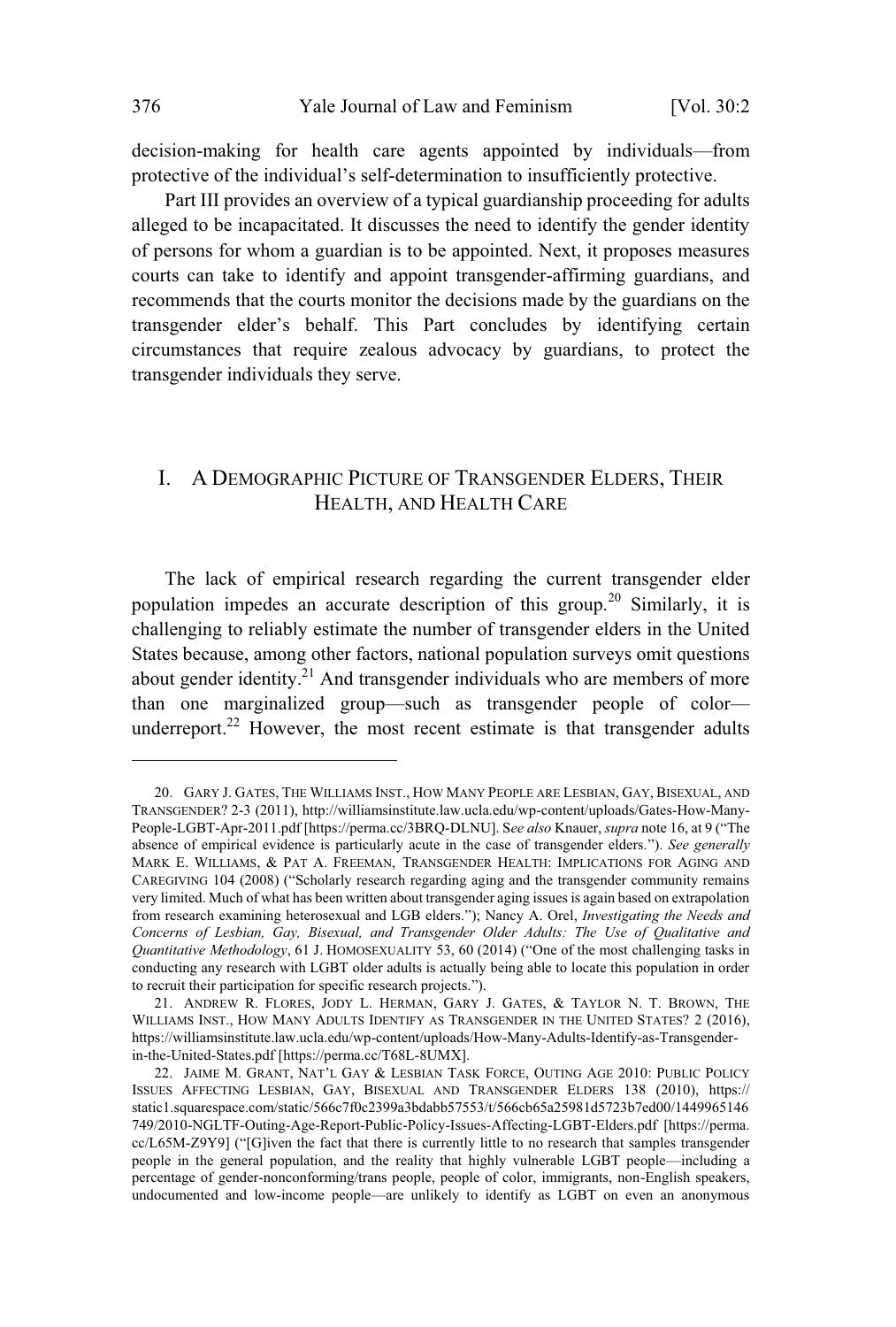represent 0.6 percent of the United States' population, or approximately 1.4 million persons.<sup>23</sup> Moreover, although older adults are less likely than younger adults to identify as transgender, 0.5 percent (or 217,050 of adults) aged 65 and older identify as transgender.<sup>24</sup> The number of older transgender adults is expected to increase—paralleling the growth of the American elder population in general.<sup>25</sup> By 2030 one in five Americans will be 65 years of age or older, and those 85 or older will constitute a much greater percentage of the elder population by  $2040.<sup>26</sup>$ 

This nation's aging trend is significant, in part, because approximately one in ten people age 65 and older has Alzheimer's dementia.<sup>27</sup> That number increases to thirty-two percent of persons who are  $85$  or older.<sup>28</sup> The risk for Alzheimer's and other dementias rises significantly at age 65 and older. Accordingly, as the American population ages, the number of those with Alzheimer's will mirror this growth. Among those with Alzheimer's (and other types of dementias) will be elders who are transgender and have particular needs and vulnerabilities when they become incapacitated.

Compared to the general U.S. population, more American transgender adults are persons of color, primarily Hispanic or Latino and African-American.<sup>29</sup> Notably, rates of Alzheimer's and other dementias among Hispanic and African-American elders are significantly higher than those of their non-Hispanic white peers.<sup>30</sup> Regarding general well-being, for transgender elders of color "the combination of anti-transgender bias and persistent, structural racism [is] especially devastating. People of color in general fare worse than white participants across the board, with African-American transgender respondents faring worse than all others  $\ldots$ <sup>31</sup>

questionnaire, we believe that the [estimated LGBT population figures] significantly undercount the community.").

<sup>23.</sup> FLORES ET AL., *supra* note 21, at 3.

<sup>24</sup>*. Id.* at 5.

<sup>25.</sup> Fredriksen-Goldsen et al., *supra* note 7, at 489.

<sup>26.</sup> LORRAINE A. WEST ET AL., 65+ IN THE UNITED STATES: 2010, at 5 (U.S. Census Bureau 2014).

<sup>27.</sup> ALZHEIMER'S ASS'N, 2018 ALZHEIMER'S DISEASE FACT AND FIGURES 17 (2018), https://www.alz.org/media/HomeOffice/Facts%20and%20Figures/facts-and-figures.pdf [https://perma. cc/WV9T-Z3FU] [hereinafter ALZHEIMER'S DISEASE] ("Alzheimer's disease is a degenerative brain disease and the most common cause of dementia. Dementia is also caused by other diseases and conditions. It is characterized by a decline in memory, language, problem-solving and other cognitive skills that affects a person's ability to perform everyday activities.").

<sup>28</sup>*. Id.* at 17.

<sup>29.</sup> ANDREW R. FLORES, TAYLOR N. T. BROWN, & JODY L. HERMAN, THE WILLIAMS INST. RACE AND ETHNICITY OF ADULTS WHO IDENTIFY AS TRANSGENDER IN THE UNITED STATES 2 (2016), http://williamsinstitute.law.ucla.edu/wp-content/uploads/Race-and-Ethnicity-of-Transgender-Identified-Adults-in-the-US.pdf [https://perma.cc/8JEY-JPKC].

<sup>30.</sup> ALZHEIMER'S DISEASE, *supra* note 27, at 21 ("Most studies indicate that African-Americans are about twice as likely to have Alzheimer's and other dementias as older whites. Some studies indicate Hispanics are about one and one-half times as likely to have Alzheimer's and other dementias as older whites.").

<sup>31.</sup> JAIME M. GRANT ET AL., WASHINGTON NAT'L CTR. FOR TRANSGENDER EQUALITY AND NATIONAL GAY AND LESBIAN TASK FORCE, INJUSTICE AT EVERY TURN: A REPORT OF THE NATIONAL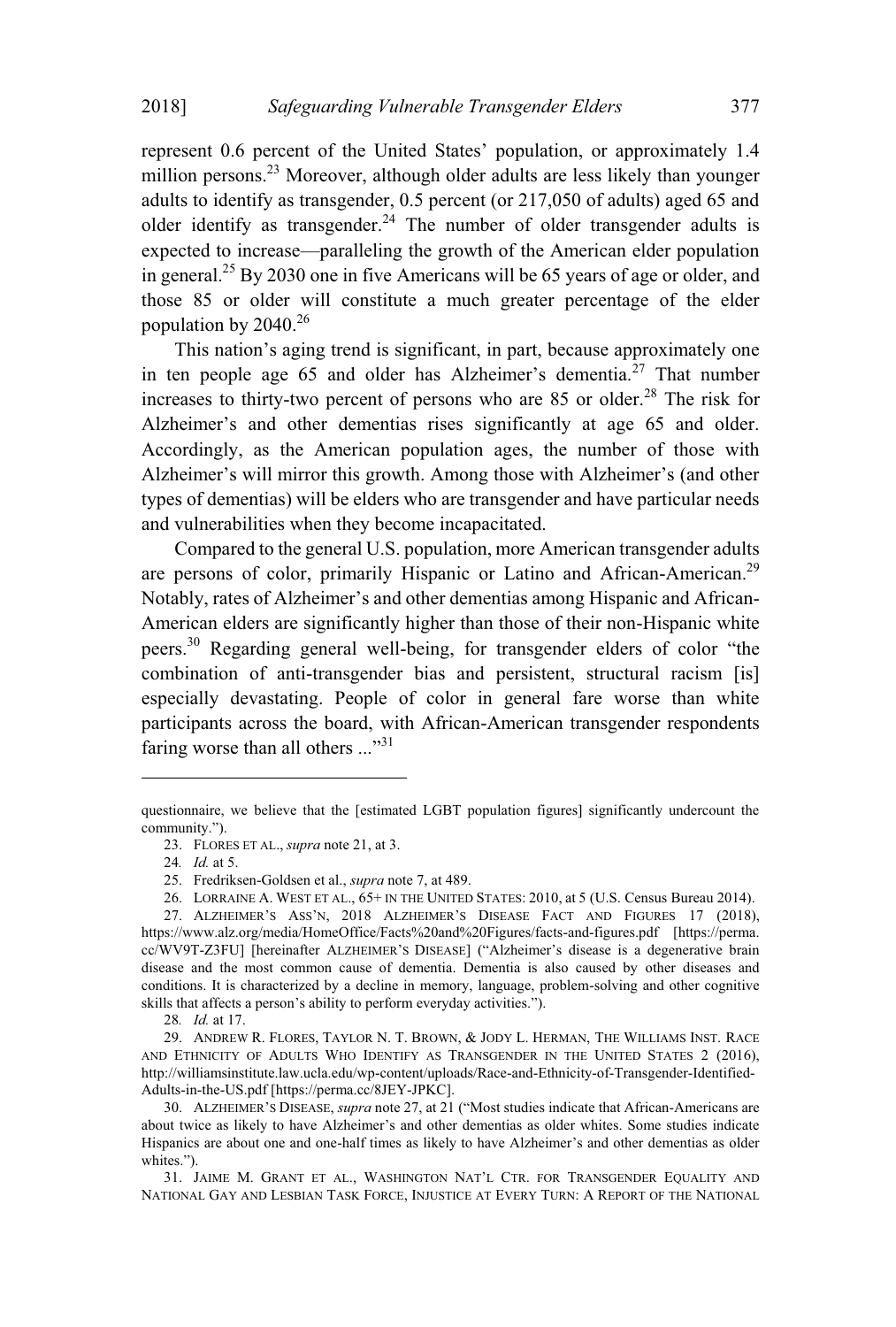#### *A. Health and Access to Health Care*

"[T] ransgender individuals are among the most stigmatized and medically underserved groups, facing barriers at every phase of accessing care, from getting into the doctor's office to paying for care."<sup>32</sup> Like the rest of the elder population, transgender elders use health care services more often than the younger population. But their access to and the sufficiency of those services is significantly compromised because of discrimination.<sup>33</sup> In general, transgender individuals face an elevated risk of disability and have poorer health outcomes.<sup>34</sup> Compared to 5 percent of the general U.S. population, 30 percent of respondents to a National Transgender Discrimination Survey (NTDS)<sup>35</sup> reported significant difficulty concentrating, remembering, or making decisions due to a physical, mental or emotional condition.<sup>36</sup>

For transgender persons of color, racial discrimination is an additional barrier to health care access, and, as a group, they have even poorer health outcomes.<sup>37</sup> Transgender persons with disabilities are particularly vulnerable, having higher rates of suicide attempts than the non-disabled transgender population.<sup>38</sup> Notably, at 48 percent, the prevalence of depression is also significantly greater for transgender older adults<sup>39</sup> compared to the approximately 1 percent rate of depression among the general older population.<sup>40</sup> Depression is associated with cognitive decline and is a significant risk factor for dementia.<sup>41</sup> In one study, depression almost doubled the risk of dementia and

TRANSGENDER DISCRIMINATION SURVEY 2 (2011), https://www.hivlawandpolicy.org/sites/default/files/ Injustice%20at%20Every%20Turn.pdf [https://perma.cc/KRE5-FXY3]. *See* JAMES ET AL.,*supra* note 18, at 6.

<sup>32.</sup> Sarah E. Gage, *The Transgender Eligibility Gap: How the ACA Fails to Cover Medically Necessary Treatment for Transgender Individuals and How HHS Can Fix It*, 49 NEW ENG. L. REV. 499, 500 (2015).

<sup>33.</sup> INST. OF MED. OF THE NAT'L ACAD., *supra* note 15, at 273. *See also,* GRANT ET AL., *supra* note 31, at 72 ("Access to health care is a fundamental human right that is regularly denied to transgender and gender nonconforming people.3). *See also*, JAMES ET AL., *supra* note 18, at 93.

<sup>34</sup>*. See, e.g.*, Fredriksen-Goldsen et al., *supra* note 7, at 494. *See also* JAMES ET AL., *supra* note 18, at 57 ("39% of respondents indicated that they had one or more disability . . . compared to 15% of the general population"); see also SERVICES & ADVOCACY FOR LGBT ELDERS (SAGE), SIX THINGS EVERY LGBT OLDER ADULT SHOULD KNOW ABOUT CARDIOVASCULAR DISEASE AND HYPERTENSION (2014), https://www.lgbtagingcenter.org/resources/pdfs/6thingscardiovascular.pdf [https://perma.cc/5HAW-53 W6] ("LGBT older adults and people of color are especially vulnerable to cardiovascular disease and hypertension, due to poorer health outcomes.").

<sup>35.</sup> GRANT ET AL., *supra* note 31.

<sup>36.</sup> JAMES ET AL., *supra* note 18, at 57.

<sup>37.</sup> GRANT ET AL., *supra* note 31, at 72.

<sup>38.</sup> ANN P. HAAS ET AL., THE WILLIAMS INST., SUICIDE ATTEMPTS AMONG TRANSGENDER AND GENDER NON-CONFORMING ADULTS 10 (2014), https://williamsinstitute.law.ucla.edu/wp-content/ uploads/AFSP-Williams-Suicide-Report-Final.pdf [https://perma.cc/593L-W6ZV].

<sup>39.</sup> FREDRIKSEN-GOLDSEN ET AL.*, supra* note 17, at 26.

<sup>40.</sup> David C. Steffens et al., *Prevalence of Depression Among Older Americans: The Aging, Demographics and Memory Study*, 21 INT'L PSYCHOGERIATRICS 879, 879 (2009).

<sup>41.</sup> Jane S. Saczynski et al., *Depressive Symptoms and Risk of Dementia: The Framingham Heart Study*, 75 NEUROLOGY 35, 36-39 (2010).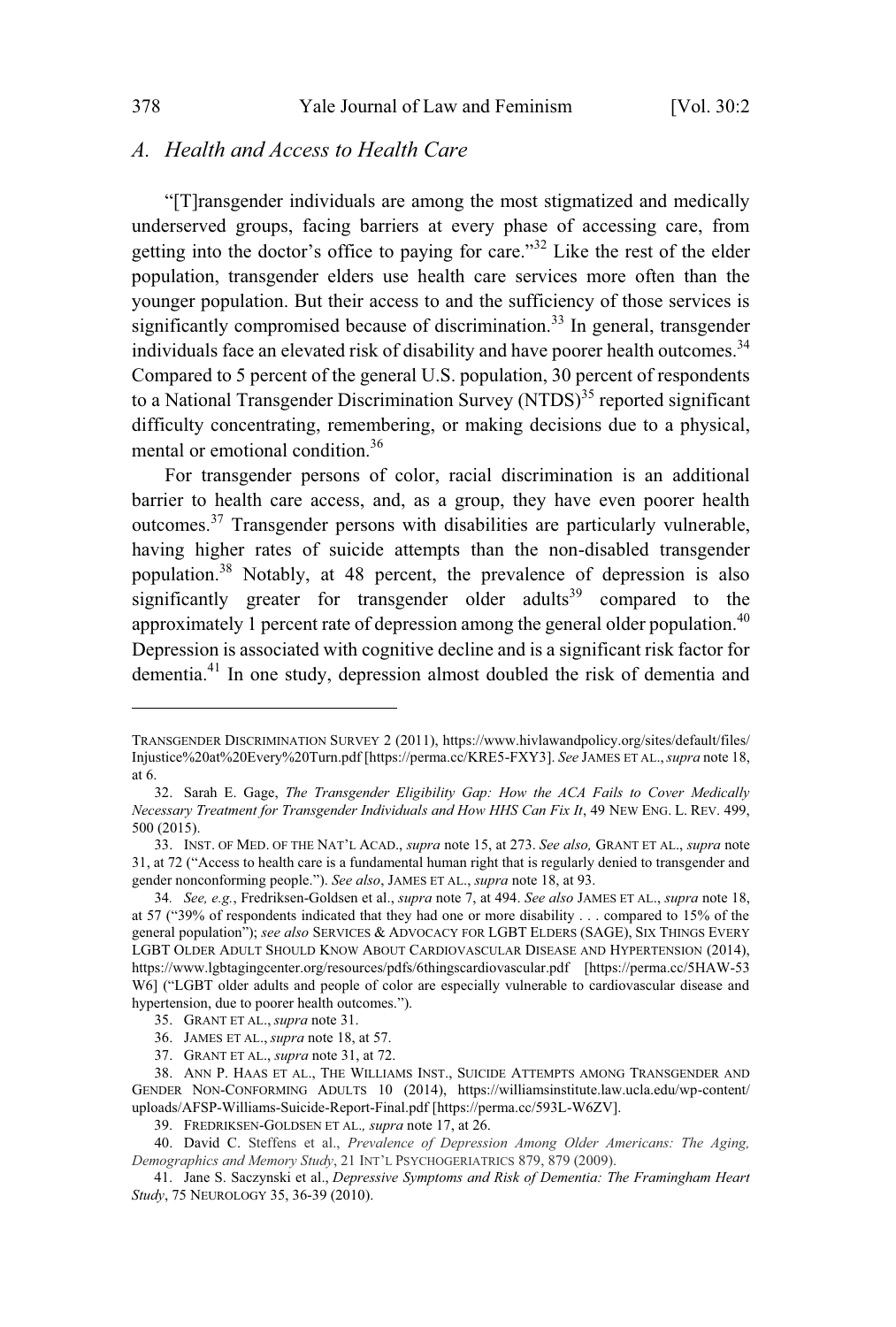Alzheimer's.<sup>42</sup> Given the higher rates of disability, depression, and poor health among transgender elders, it is reasonable to assume a corresponding higher rate of cognitive impairment, including dementia—a disease that is chronic and progressive and eventually results in incapacity and death.<sup>43</sup>

Furthermore, addressing stigma and victimization against transgender persons is vital to decrease the health risks faced by that population.<sup>44</sup> Significant threats to the health of transgender elders include fear of accessing health services and concealment of gender identity.<sup>45</sup> Troublingly, the NTDS revealed that up to 24 percent of transgender respondents reported having been denied medical care due to their transgender or gender non-conforming status.<sup>46</sup> Further, up to 28 percent had postponed medical care due to discrimination, and 33 percent delayed or did not seek preventive health care.<sup>47</sup> The refusal to provide medical care is especially concerning because the rate of suicide attempts by those denied treatment was an alarming 60 percent.<sup>48</sup> Again, transgender people of color experience more obstacles to health care access than their transgender peers.<sup>49</sup> "The [double] jeopardy of racism . . . [and] transphobia has been shown to create more significant barriers to care for LGBT people of color,"<sup>50</sup> including a higher percentage who are denied medical treatment.<sup>51</sup>

A study on the health of transgender elders found evidence of antitransgender bias in medical settings: one quarter or more of participants had encountered discrimination by a physician.<sup>52</sup> Such discrimination results in transgender individuals hiding their gender identity from providers—which is a double threat to their health and welfare. First, fear-based identity concealment by transgender elders is linked to increased depression and stress.<sup>53</sup> Second, they

<sup>42.</sup> Id.

<sup>43.</sup> The Author found no research specifically on numbers of transgender elders with dementia or that included cognitive impairment among the disabilities cited. Research needs to be done to learn the extent of incapacity among transgender elders and the population-specific risk factors.

<sup>44.</sup> Fredriksen-Goldsen et al., *supra* note 7, at 488-90.

<sup>45.</sup> *Id.* at 7-8, 31.

<sup>46.</sup> GRANT ET AL., *supra* note 31, at 6, 73 (24 percent of transgender women and 20 percent of transgender men reported having been refused medical care.). See also id. at 73 ("Denial of health care and multiple barriers to care are commonplace in the lives of transgender and gender non-conforming people. Respondents in our study seeking health care were denied equal treatment in doctor's offices and hospitals  $(24%)$ , emergency rooms  $(13%)$ , mental health clinics  $(11%)$ , by EMTs  $(5%)$  and in drug treatment programs.")

<sup>47.</sup> Id. at 76.

<sup>48.</sup> HAAS ET AL., supra note 38, at 2.

<sup>49.</sup> JAMES ET AL., *supra* note 18, at 10 ("One-third of those who saw a health care provider in the past year reported having at least one negative experience related to being transgender, such as being refused treatment, verbally harassed . . . having to teach the provider about transgender people in order to get appropriate care, with higher rates for people of color and people with disabilities.")

<sup>50.</sup> GRANT, *supra* note 22, at 72.

<sup>51.</sup> GRANT ET AL., supra note 31, at 73. See also, JAMES ET AL., supra note 18, at 97 (noting that American Indian respondents (50 percent) reported the highest level of negative experiences, and rates among Middle Eastern (40 percent) and multiracial (38 percent) respondents were also higher).

<sup>52.</sup> Fredriksen-Goldsen et al., supra note 7, at 489.

<sup>53.</sup> *Id.* at 7.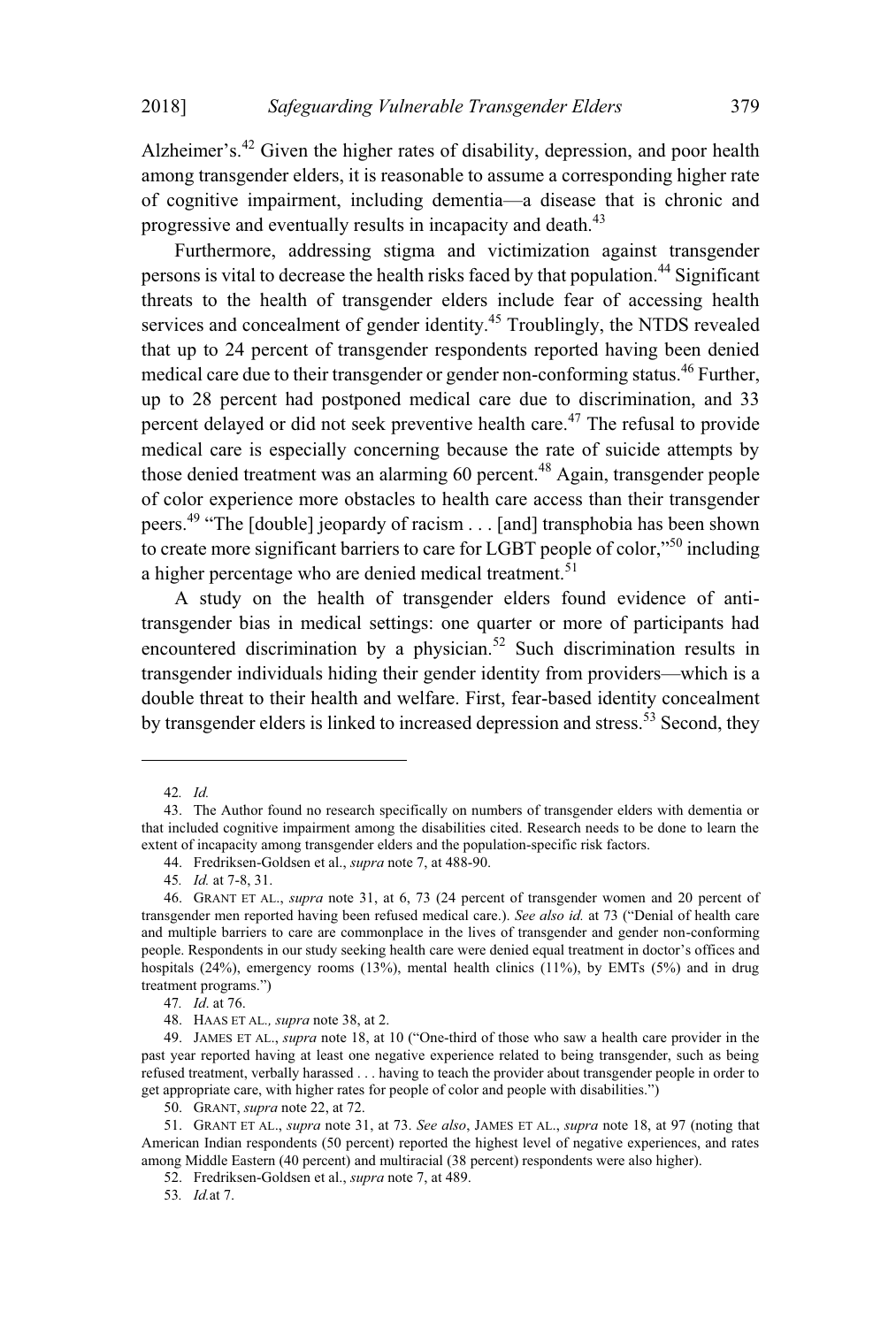are more likely to avoid seeking medical care at all-which includes not receiving necessary (for many) gender transition-related medical care.<sup>54</sup> Moreover, transgender elders face bias on multiple fronts if they belong to other marginalized groups, such as racial and ethnic minorities.<sup>55</sup> Further, if they are gay, lesbian, or bisexual, their sexual orientation compounds the potential for bias by health care providers and institutions.<sup>56</sup> Disturbingly, when medical providers learn that a patient is transgender, the incidence of discrimination and abuse against them *increases*. <sup>57</sup> This underscores the critical need for advocacy by surrogates in health care settings.

This population also faces the additional burden that medical providers generally are ignorant about transgender-specific health care needs. Fifty percent of NTDS and twenty-four percent of USTS respondents reported having had to teach their medical providers about transgender appropriate care.<sup>58</sup> For example, medical providers may not realize that male-to-female transgender persons still need to be screened for prostate cancer and for breast cancer, and female-to-male transgender persons need pap smears to screen for cervical cancer. For transgender elders seeking health care, the necessity of educating their medical providers first raises issues of trust and competency regarding those providers. Second, it requires that they be medically knowledgeable consumers and assert their needs in a system that is often intimidating for the general population (the doctor knows best). It is troubling and unfair that they must meet this additional educational and advocacy threshold to get their health care needs met. Third, it is unrealistic for many who are already daunted by the potential for bias if they disclose their gender identity. These burdens compound the anxiety the transgender individual may feel about their health status generally, and any specific health conditions or concerns.

<sup>54.</sup> Id. at 10-11; see also, JAMES ET AL., *supra* note 18, at 98 ("[N]early one-quarter (23%) of respondents reported that they avoided seeking health care they needed in the past year due to fear of being mistreated as a transgender person.3); *see also*, Mark E. Williams & Pat A. Freeman, *Transgender Health: Implications for Health and Caregiving*, 18 J. GAY & LESBIAN SOC. SERV. 93, 98 (2008) ("[H]ormone therapy has the potential for many drug interactions  $\dots$ ").

<sup>55.</sup> Sexual orientation is separate from gender identity and describes a person's sexual and romantic attraction to other people. Transgender individuals may be heterosexual, lesbian, gay, bisexual, asexual or other.

<sup>56. &</sup>quot;[M]any LGBT persons are also members of other groups that face substantial discrimination. These groups have had to navigate multiple instances of discrimination based on race, ethnicity, language, degree of physical ability, geographic location, etc." Orel, *supra* note 20, at 15, 61. *See also Guidelines for Psychological Practice With Transgender and Gender Nonconforming People,* 70 AM. PSYCHOLOGIST 832, 838 (2015); Williams & Freeman, *supra* note 54, at 98 ("Transgender people of color may be the most at risk for inadequate health care and health insurance coverage due to compounding sources of stigmatization and discrimination related to racism, transphobia and poverty.").

<sup>57.</sup> GRANT ET AL., *supra* note 31, at 75.

<sup>58</sup>*. Id.* at 76; JAMES ET AL., *supra* note 18, at 96.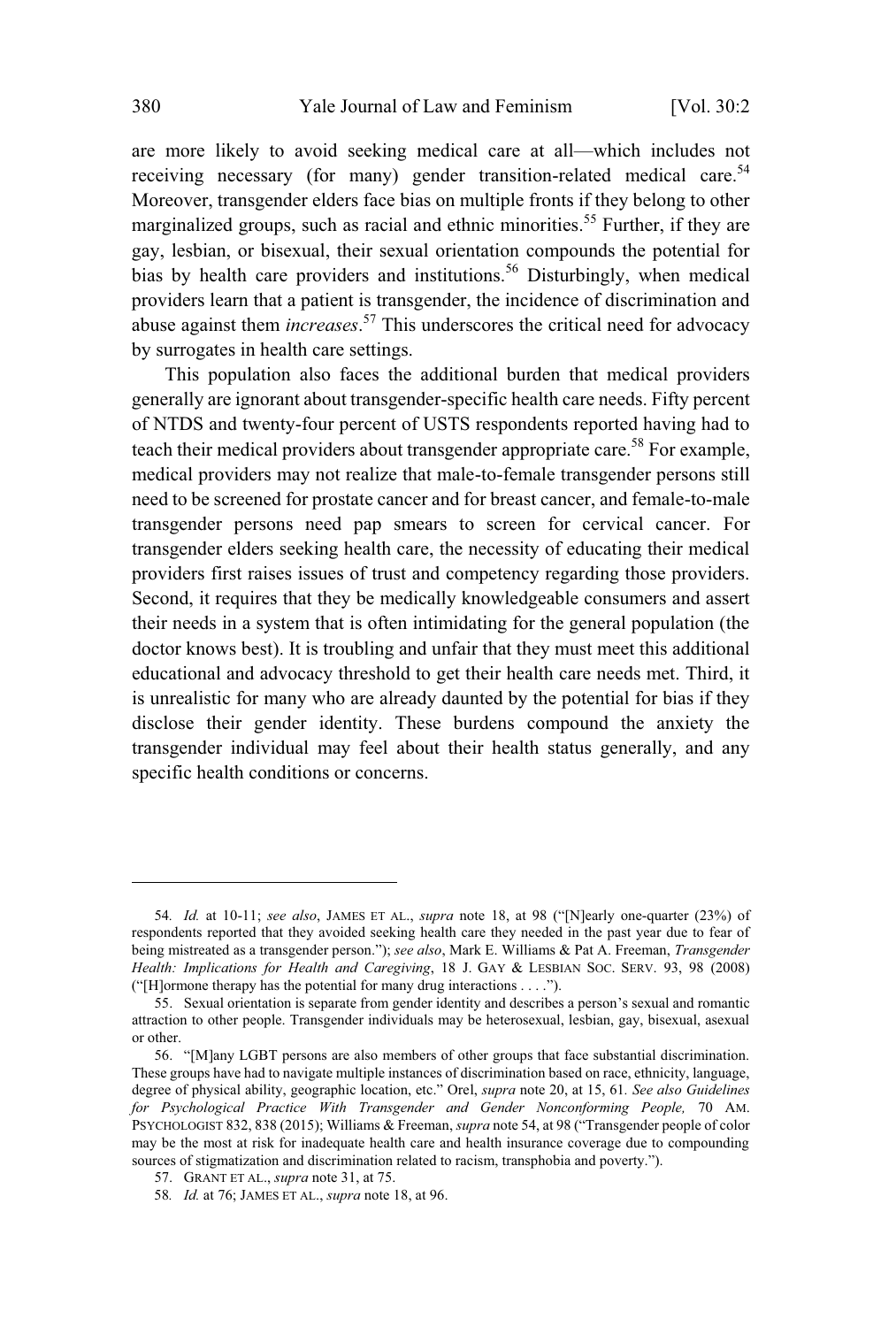#### 2018]

# B. Transgender-Specific Health Care

Typically, transgender persons lack access to care that is trans-affirmative.<sup>59</sup> As the authors of the NTDS noted:

Access to health care is a fundamental human right that is regularly denied to transgender and gender non-conforming people . . . . Participants in our study reported barriers to care whether seeking preventive medicine, routine and emergency care, or transgenderrelated services. These realities, combined with widespread provider ignorance about the health needs of transgender and gender nonconforming people, deter them from seeking and receiving quality health care.<sup>60</sup>

Transitioning refers to the period when a person begins to live and present themselves according to their gender identity, rather than the gender they were assigned at birth.<sup>61</sup> It often includes changing one's appearance, dress, name, and pronouns.<sup>62</sup> A majority of transgender people who transition seek transitionrelated treatment, primarily counseling and hormone therapy.<sup>63</sup> Most individuals who transition gender do so when they are young or middle-age adults.<sup>64</sup> Transitioning may also include other forms of physical modification or surgery.<sup>65</sup> A review of the literature on transition-related hormone therapy reveals that 80 percent of those who receive "trans-affirmative care experienced an improved quality of life, decreased gender dysphoria, <sup>66</sup> and "a reduction in negative psychological symptoms."<sup>67</sup> That finding shows the importance of transaffirmative care to the well-being of transgender individuals.

<sup>59.</sup> See Fredriksen-Goldsen et al., supra note 7, at 497; Guidelines for Psychological Practice, supra note 56, at 835; see also id. at 839 ("Although the landscape is beginning to change with the recent revision of Medicare policy and changes to state laws, many TGNC people are still likely to have little to no access to TGNC-related health care as a result of the exclusions in their insurance.").

<sup>60.</sup> GRANT ET AL., supra note 31, at 72.

<sup>61.</sup> JAMES ET AL., *supra* note 18, at 40.

<sup>62.</sup> Id.

<sup>63.</sup> GRANT ET AL., *supra* note 31, at 78 (noting that 84 percent of transgender respondents receive transition-related counseling, especially to qualify for transition-related medical care, and that 76 percent of transgender respondents accessed hormone therapy); see also id. at 180 (noting that hormone therapy is "[t]he administration of hormones to facilitate the development of secondary sex characteristics as part of a medical transition process. Those medically transitioning from female to male may take testosterone while those transitioning from male to female may take estrogen and androgen blockers.").

<sup>64.</sup> TARYNN M. WITTEN & EVAN A. EYLER, GAY, LESBIAN, BISEXUAL & TRANSGENDER AGING, CHALLENGES IN RESEARCH, PRACTICE, AND POLICY 2 (2012).

<sup>65.</sup> Id. at 83 ("[A]lthough the majority reported wanting to 'someday' be able to have surgery. The high costs of gender-related surgeries and their exclusion from most health insurance plans render these life changing (in some cases, life-saving) and medically necessary procedures inaccessible to most transgender people.").

<sup>66.</sup> AM. PSYCHIATRIC ASS'N, DIAGNOSTIC AND STATISTICAL MANUAL OF MENTAL DISORDERS 451 (5th ed. 2013).

<sup>67.</sup> Guidelines for Psychological Practice, supra note 56, at 846.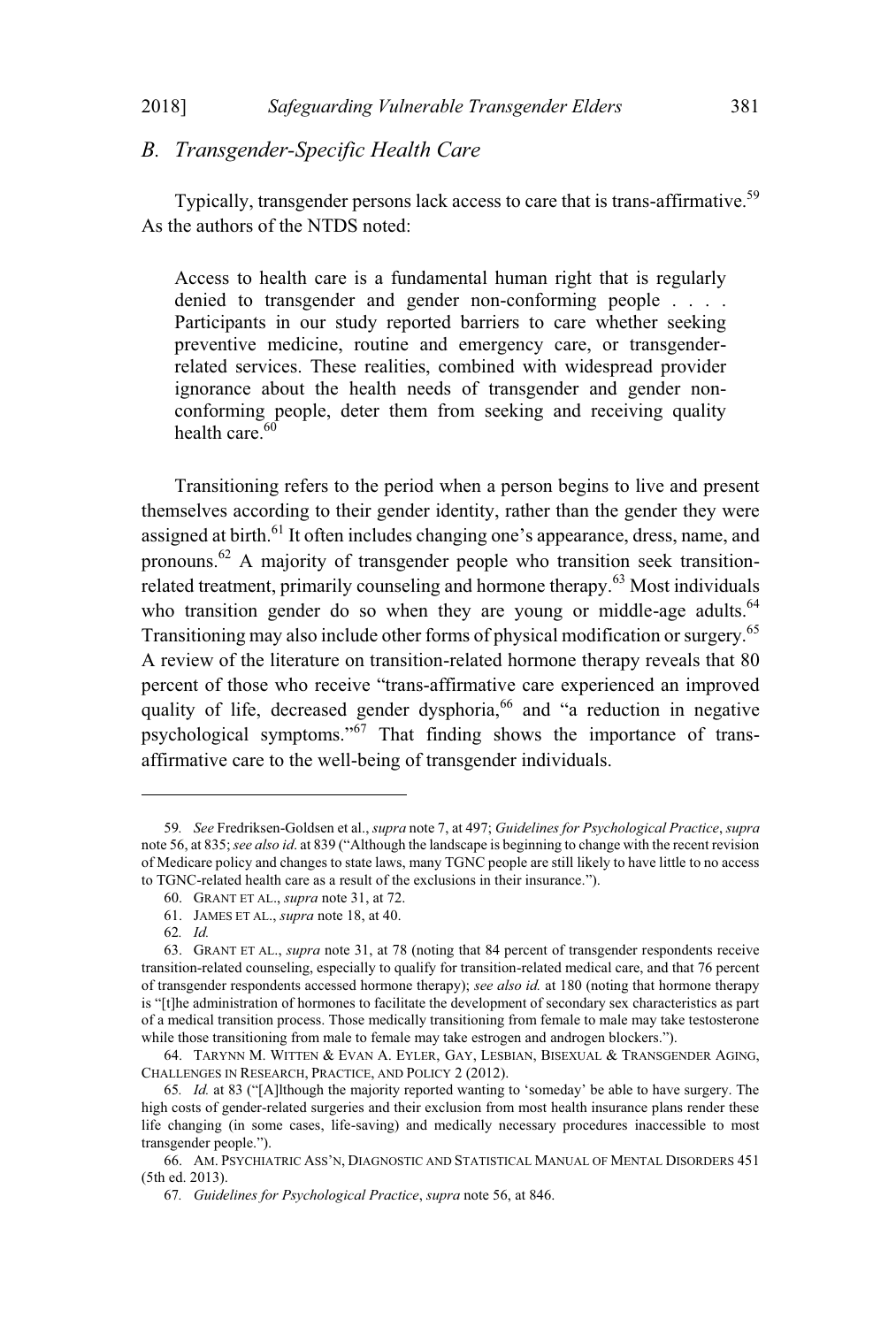Transgender-specific, affirming medical care is necessary health care<sup>68</sup> "for a vulnerable population that is uniquely dependent on medical treatments to realize their identities and to live healthy, authentic lives."<sup>69</sup> For example, transgender elders who have received cross-gender hormones for long periods may be at increased risk of complications associated with other common health care problems of the elderly, such as cardiac or pulmonary conditions and drug interactions.<sup>70</sup> Abruptly stopping hormones results in "a high likelihood of negative outcomes such as . . . depressed mood, dysphoria, and/or suicidality."<sup>71</sup> In addition, cross-gender hormone therapy may increase the risk of some chronic diseases, such as diabetes.<sup>72</sup> Also, given the elevated prevalence of depression, disability, and suicide attempts by those who are disabled, it is essential to monitor the mental health status of elderly transgender individuals who are at risk and, if indicated, engage them in mental health treatment. Further, transgender persons need a mix of traditionally gender-specific disease prevention screenings.<sup>73</sup>

#### *C. Bias in Institutional Care*

Older adults who are incapacitated, such as by advanced Alzheimer's dementia, may require institutionalization at later stages of the disease when round the clock supervision and medical care become necessary. Similar to their experience with health care systems, transgender elders face bias and mistreatment in institutional settings.

Shelly, a trans woman has recently moved into a residential care facility. She has been on gender affirming hormones for decades. Since moving into residential care she has not received her hormones. Staff have noticed that Shelly has become depressed and withdrawn and she has begun saying that she wants to end her life.<sup>74</sup>

A survey of LGBT elders placed in long-term care revealed that only 22 percent of respondents felt they could be open about their LGBT identities with facility staff, 89 percent predicted that staff would discriminate based on their

70. WILLIAMS & FREEMAN, *supra* note 54, at 98-99.

<sup>68</sup>*. See* GRANT ET AL., *supra* note 31, at 85. *See generally* STANDARDS OF CARE, *supra* note 1.

<sup>69.</sup> Kellan Baker & Andrew Cray, *Why Gender-Identity Nondiscrimination in Insurance Makes Sense*, CTR. FOR AM. PROGRESS 6 (2013), https://cdn.americanprogress.org/wp-content/uploads/2013/05/ BakerNondiscriminationInsurance-6.pdf [https://perma.cc/CWG4-RJNR].

<sup>71.</sup> STANDARDS OF CARE, *supra* note 1, at 68.

<sup>72.</sup> GRANT, *supra* note 22, at 79.

<sup>73.</sup> Baker & Cray, *supra* note 69, at 5.

<sup>74.</sup> ALZHEIMER'S AUSTL., *supra* note 8, at 3.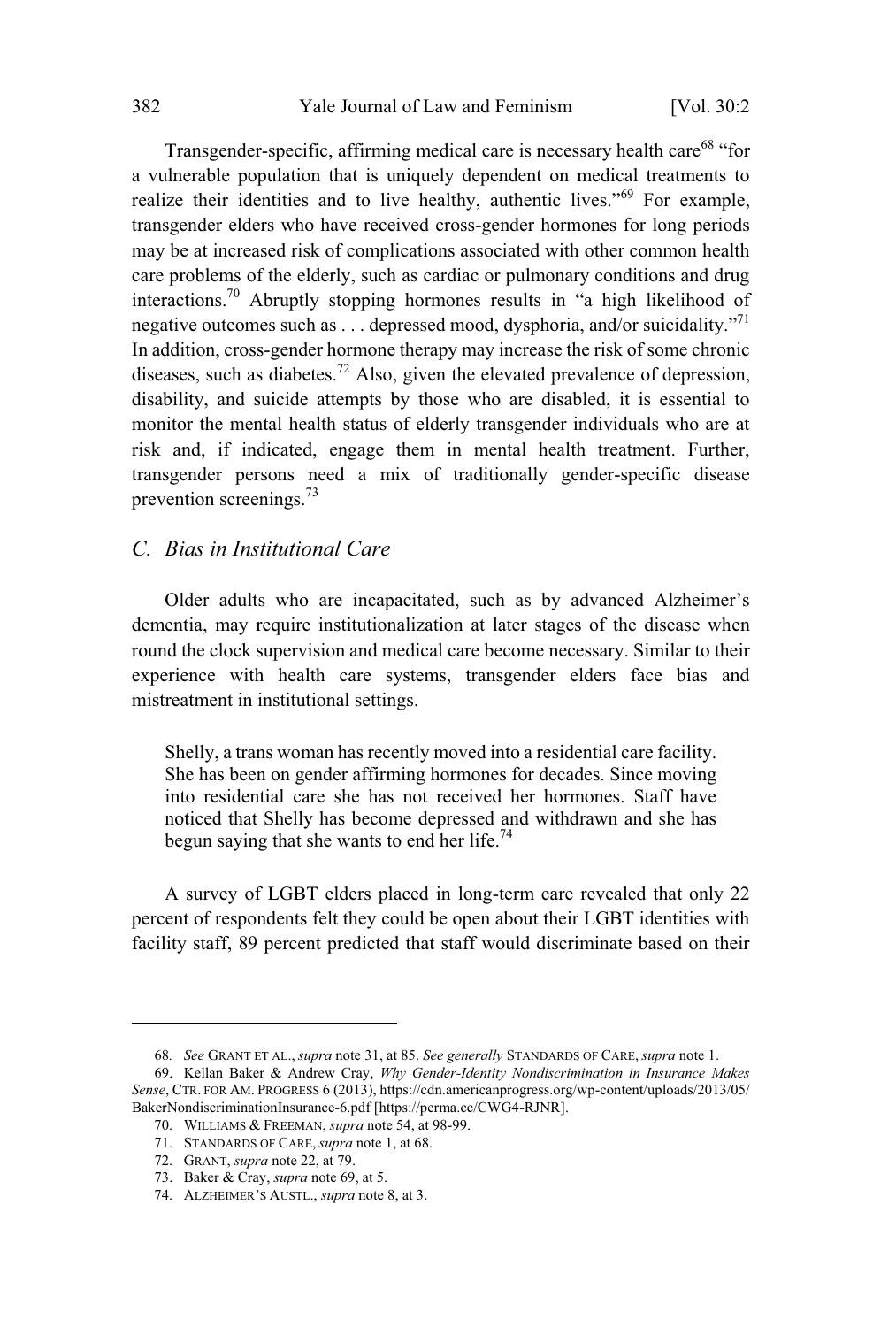sexual orientations and/or gender identities, and 43 percent reported instances of mistreatment.<sup>75</sup>

Because of the incongruence between genital anatomy and the gender expression<sup>76</sup> of many transgender older adults,<sup>77</sup> when personal care such as bathing is required, concealing their nonconforming gender identity is not an option.<sup>78</sup> Others may be outed due to the visible effects of surgery, such as scars. And institutional staff are largely uninformed about the particular needs of transgender residents.<sup>79</sup> This may include not maintaining their gender expression, such as hairstyle, or dressing them in gender identity-incongruent clothing.<sup>80</sup> Because the risk of discrimination by medical providers increases with the revelation of a patient's transgender status, that threat likely similarly exists among care providers in institutional settings.

## II. ADVANCE PLANNING: PROTECTIVE LEGAL MEASURES TO BE TAKEN PRIOR TO INCAPACITY

Due to the potential for anti-transgender bias and ignorance by caregivers, it is crucial for a transgender elder—while still retaining capacity—to select a transgender-affirming surrogate decision-maker who would make decisions upon that individual's incapacity. Those decisions would honor the individual's preferences and advocate for their welfare and transgender health care and other needs. This Part describes the difficulty in identifying suitable surrogate decision makers for a transgender person, and, accordingly, the preventative legal measures that transgender persons should take or be assisted with completing while having capacity. I provide a context for the importance of those preventative measures by noting the unreliable range of state standards of decision-making for health care agents appointed by individuals.

#### *A. Issues in Identifying a Suitable Surrogate Decision-Maker*

Transgender and LGB elders face particular challenges in finding culturally competent care and caregivers.<sup>81</sup> Consequently, they can find it difficult to identify a decision-maker who will make transgender-affirming decisions in

<sup>75.</sup> JUSTICE IN AGING, LGBT OLDER ADULTS IN LONG-TERM CARE FACILITIES: STORIES FROM THE FIELD 6, 8 (2011), http://www.justiceinaging.org.customers.tigertech.net/wp-content/uploads/2015/06/ Stories-from-the-Field.pdf [https://perma.cc/ZLU2-HLTN].

<sup>76.</sup> See GRANT ET AL., *supra* note 31, at 180 ("How a person presents or expresses his or her gender identity to others, often through manner, clothing, hairstyles, voice or body characteristics.").

<sup>77.</sup> Inst. of Med., *Later Adulthood, in* THE HEALTH OF LESBIAN, GAY, BISEXUAL, AND TRANSGENDER PEOPLE: BUILDING A FOUNDATION FOR BETTER UNDERSTANDING 275 (2011).

<sup>78.</sup> JUSTICE IN AGING, *supra* note 75, at 15.

<sup>79.</sup> GRANT, *supra* note 22, at 97.

<sup>80.</sup> ALZHEIMER'S AUSTL., *supra* note 8, at 4.

<sup>81.</sup> GRANT, *supra* note 22, at 86.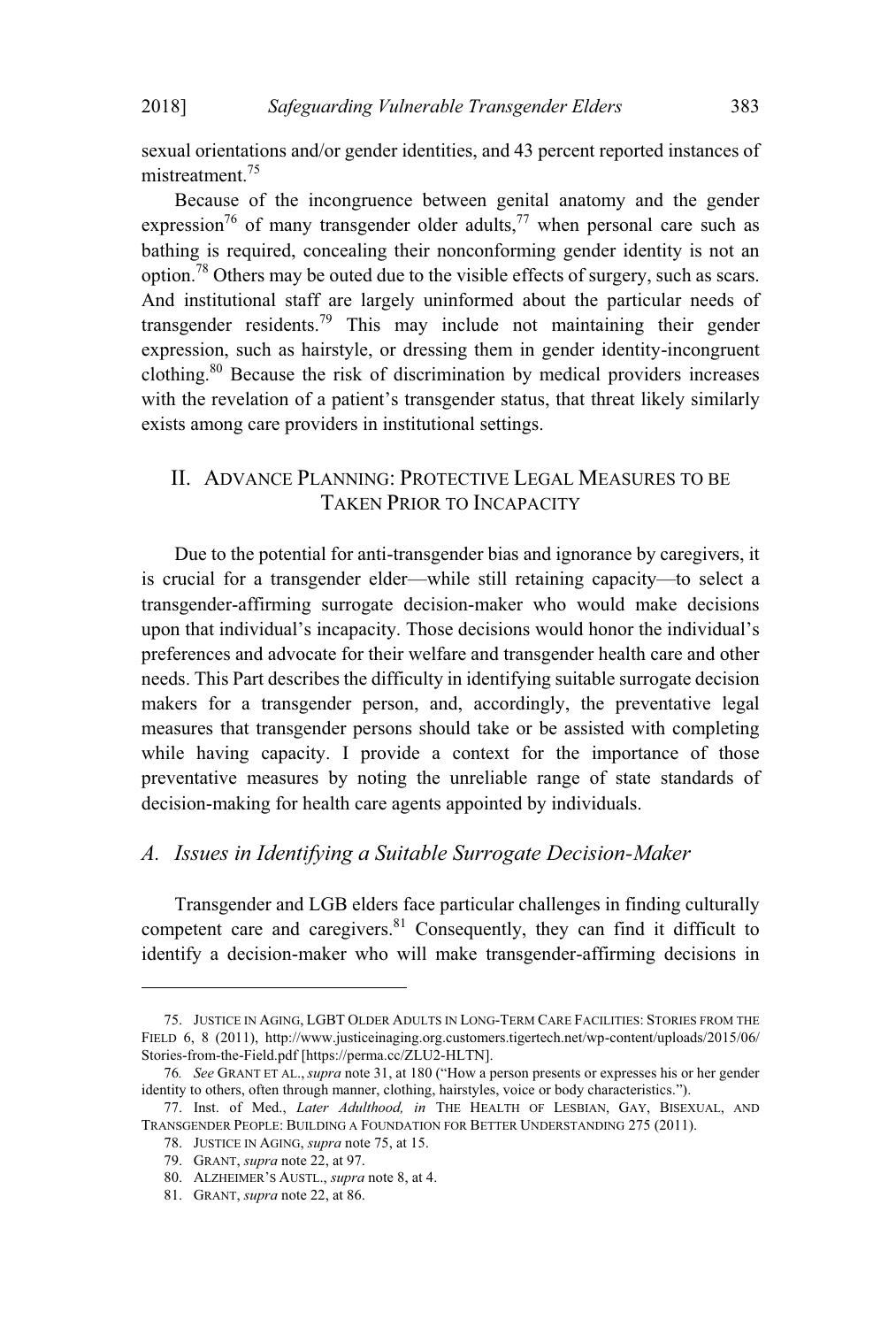their stead. Most elders who need caregivers, including decision-makers, look to their spouses and children to serve in those roles.<sup>82</sup> However, LGBT elders are single and live alone at twice the rate of non-LGBT elders.<sup>83</sup> "[T] hese realities place older LGBT people at high risk of finding themselves without care when they need it."<sup>84</sup> Further, the national transgender surveys found that relationships were ended for 27 to 45 percent of transgender adults who came out to their spouses or partners.<sup>85</sup> The rate of relationship severance was considerably higher for male-to-female transgender individuals, than for female-to-male.<sup>86</sup> And, significantly for purposes of this Article, those age 65 and older experienced rejection due to being transgender at two times the rate of younger transgender respondents.<sup>87</sup>

Additionally, as noted, a minority of transgender adults are parents. Further, 21 percent of USTS respondents and 30 percent of NTDS respondents reported having been rejected by one or more of their children when they came out as transgender.<sup>88</sup> The number rejected rose for those who lived as their preferred gender continuously and for those who had undergone medical treatment to aid their transition.<sup>89</sup> Twenty-one percent of USTS respondents who were parents reported having been rejected by one or more of their children after coming out to them.<sup>90</sup> Compared to female-to-male transgender parents, male-to-female transgender parents reported being rejected by their children significantly more  $often.<sup>91</sup>$ 

Yet, transgender elders are more likely than LGB adults to have children,<sup>92</sup> and the National Transgender Discrimination Survey found that 70 percent of respondents with children continued to have relationships with them after coming out as transgender.<sup>93</sup> Thus, in theory, this could mean that transgender adults who are parents—a minority—would potentially have a family member willing to serve as a guardian or power of attorney. However, this would only suffice if the child intended to be a transgender-affirming surrogate for their parent, and if the child would be the transgender parent's preference to serve in

<sup>82.</sup> Services & Advocacy for LGBT Elders (SAGE), *Social Isolation* (2018), https://www.sageusa.org/your-rights-resources/social-isolation/ [https://perma.cc/YJW8-XAGD].

<sup>83</sup>*. Id.*

<sup>84.</sup> GRANT, *supra* note 22, at 87.

<sup>85.</sup> GRANT ET AL., *supra* note 31, at 95.

<sup>86.</sup> GRANT ET AL., *supra* note 31, at 95; *see also*, JAMES ET AL., *supra* note 19, at 67.

<sup>87.</sup> JAMES ET AL., *supra* note 18, at 67.

<sup>88</sup>*. Id.* at 69; *see also*, GRANT ET AL., *supra* note 31, at 99.

<sup>89.</sup> GRANT ET AL., *supra* note 31, at 99 (noting that 37 percent of those who lived as their preferred gender all of the time reported being rejected, and 35 to 37 percent of those who had received medical interventions to transition).

<sup>90.</sup> JAMES ET AL., *supra* note 18, at 65.

<sup>91</sup>*. Id.* at 69; GRANT ET AL., *supra* note 31, at 99.

<sup>92.</sup> Fredriksen-Goldsen et al., *supra* note 7, at 493.

<sup>93.</sup> GRANT ET AL., *supra* note 31, at 88.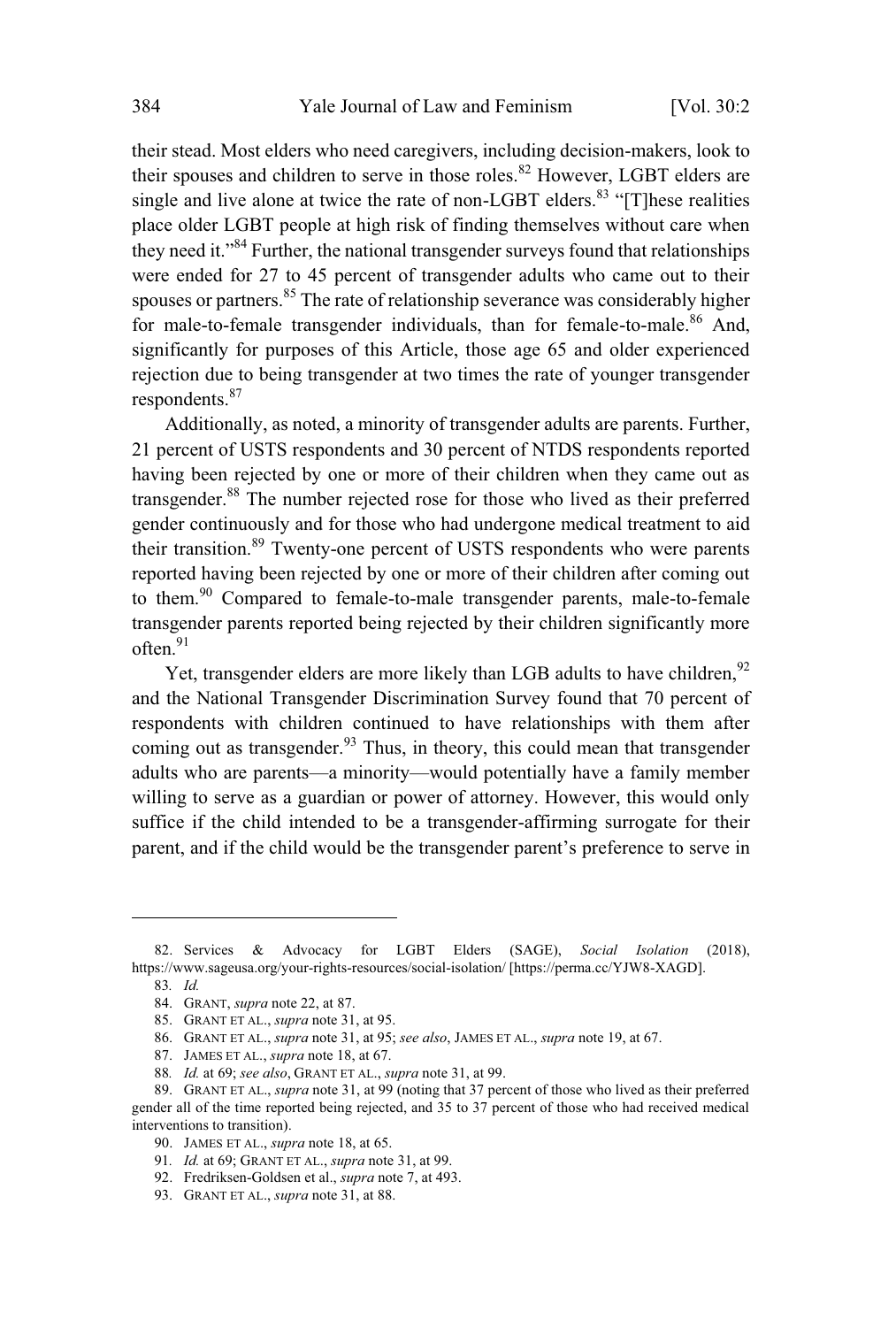that role. Nonetheless, it does lend some hope to an otherwise seemingly bleak set of circumstances.

Further, identifying a suitable and willing surrogate decision-maker among other family members may not be an option because 57 percent of NTDS respondents and 44 percent of USTS respondents experienced family rejection when they came out as transgender.<sup>94</sup> " $[T]$ ransgender individuals, even more so than LGB individuals, face rejection from family and community members, who therefore may not be available or appropriate as caregivers."<sup>95</sup> A report on LGBT aging and health found that LGBT elders were much less likely to receive care from a family member than their non-LGBT peers, with only 3 percent receiving care from an adult child and only eight percent from another relative.<sup>96</sup> Moreover, identifying an appropriate surrogate may be more difficult for transgender persons of color, who tend to be more socially isolated.<sup>97</sup> Consistent with that finding, transgender persons of color, especially American Indian, report higher rates of family rejection.<sup>98</sup>

Alternatively, for some transgender elders, an appropriate surrogate decision-maker might be identified from among their social network, if no family member was identified or preferred.<sup>99</sup> But some studies have found that transgender adults have limited social support, even lower than LGB adults who do not identify as transgender.<sup>100</sup> In contrast, another study found that they have larger social networks in comparison.<sup>101</sup> In an adaptive response to rejection by biological family, close, family-like peer relationships are a common phenomenon among LGBT adults. These relationships are referred to as "[c]hosen families—single-generation cohorts of intimate friends and loved ones—[and] have long provided LGBT people a foundation for surviving intense societal neglect, stigmatization and abuse, thus supporting health and selfactualization across the lifespan."<sup>102</sup> For example, one study found that  $42$ percent of LGBT caregivers care for friends, neighbors, or others who are not members of their biological families.<sup>103</sup> Another reported that 46 percent of LGBT elders are caregivers to members of their biological families or families

<sup>94</sup>*. Id.* at 7; JAMES ET AL., *supra* note 18, at 70.

<sup>95.</sup> Inst. of Med., *supra* note 77 at 267.

<sup>96.</sup> FREDRIKSEN-GOLDSEN ET AL., *supra* note 17, at 45-47.

<sup>97.</sup> GRANT, *supra* note 22, at 92 ("Extrapolating from studies on poverty in the general population, it is likely that the risk of social isolation may be particularly high for  $\dots$  LGBT elders of color  $\dots$ .").

<sup>98.</sup> GRANT ET AL., *supra* note 31, at 94. *See also*, JAMES ET AL., *supra* note 18, at 76.

<sup>99.</sup> FREDRIKSEN-GOLDSEN ET AL., *supra* note 17, at 48 ("[A]mong LGBT older adults, friends play a much greater role in caregiving.").

<sup>100.</sup> Fredriksen-Goldsen et al., *supra* note 7, at 494.

<sup>101.</sup> Elena A. Erosheva et al., *Social Networks of Lesbian, Gay, Bisexual, and Transgender Older Adults*, 38 RESEARCH ON AGING 98, 114-15 *(*2016).

<sup>102.</sup> GRANT, *supra* note 22, at 31.

<sup>103</sup>*. Id.* at 87. Although the study reported that research on caregiving by transgender elders is lacking. *Id.* at 89.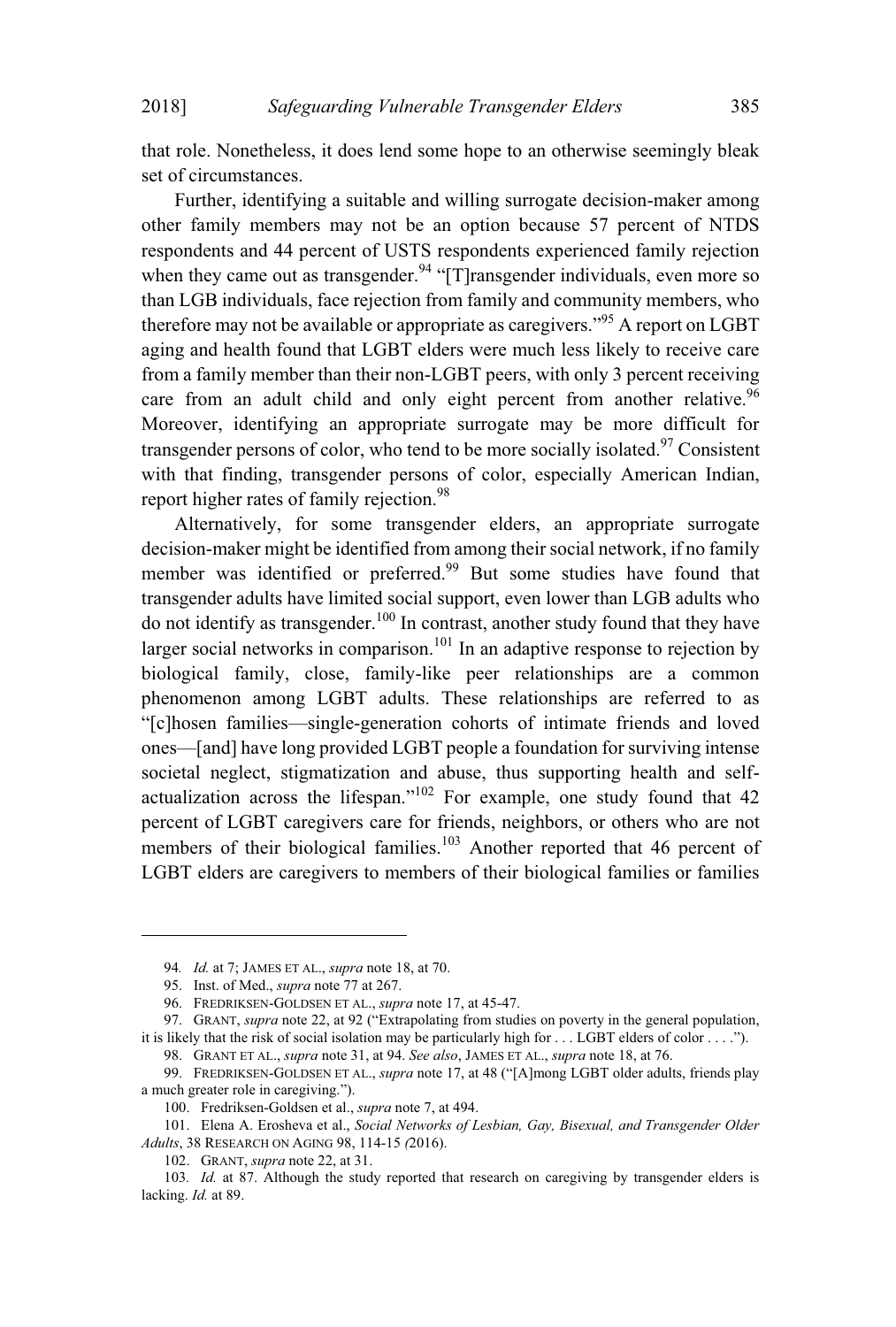of choice.<sup>104</sup> Therefore, a chosen family member may be identified to serve as a transgender-affirming surrogate decision-maker.<sup>105</sup>

## *B. Appointing an Agent for Decision-Making: Powers of Attorney and a Guardian Preference*

A majority of transgender people reportedly do not complete advance health care directives and other estate planning, and do not have a power of attorney for health care decisions.<sup>106</sup> In a national report on LGBT aging, only 37 percent of transgender elders had completed a durable power of attorney for health care a much lower rate than their LGB peers.<sup>107</sup> Transgender elders should protect their welfare and health by appointing a surrogate health care decision-maker and nominating a preferred guardian prior to incapacity.<sup>108</sup> Those actions would prevent the imposition of a biased surrogate who could make potentially harmful decisions, or fail to make sound ones. A transgender advocate's guide for advance planning goes further, by recommending specific language to be included in a transgender individual's health care power of attorney.<sup>109</sup> The suggested language grants the agent the authority to instruct health care providers to honor the transgender adult's gender identity and expression:

The Agent has the authority . . . to direct any healthcare provider, medical staff, or other person to address me by my name and gender pronouns of choice, and to preserve to the fullest extent possible an appearance consistent with my gender identity. $110$ 

In addition, advance health care directives, which instruct medical providers on the principal's medical treatment preferences, can be written to include language instructing that medical care shall include, for example, continued cross-gender hormone therapy (as long as it is not medically contraindicated due

<sup>104.</sup> MARJORIE H.CANTOR, MARK BRENNAN, & R. ANDREW SHIPPY, NATIONAL GAY AND LESBIAN TASK FORCE POLICY INSTITUTE, CAREGIVING AMONG OLDER LESBIAN, GAY, BISEXUAL, AND TRANSGENDER NEW YORKERS 2 (2004) (on file with author).

<sup>105</sup>*. See* Knauer, *supra* note 6, at 20. Knauer argues that guardian preference provisions in adult guardianship laws "should include non-marital partners regardless of gender and provide a mechanism for the recognition of chosen family."

<sup>106.</sup> Karen Fredriksen-Goldsen, *Informal Caregiving in the LGBT Communities, in* GAY, LESBIAN, BISEXUAL, AND TRANSGENDER AGING: CHALLENGES IN RESEARCH, PRACTICE AND POLICY (2011).

<sup>107.</sup> FREDRIKSEN-GOLDSEN ET AL., *supra* note 17, at 39 (The majority of LGBT respondents who had not completed a durable power of attorney for health care reported that "they do know someone that they would be comfortable with acting in this role.")

<sup>108.</sup> Durable powers of attorney for health care remain valid when the principal (the person who appointed the agent) becomes incapacitated. *See, e.g.*, N.M. STAT. ANN. § 24-7A-2(B) (West 1995).

<sup>109.</sup> Corey Prachniak*, Creating End-of-Life Documents for Trans Individuals: An Advocate's Guide*, NAT'L RES. CTR. ON LGBT AGING & WHITMAN-WALKER HEALTH (2014), https://www.lgbtagingcenter. org/resources/pdfs/End-of-Life%20PlanningArticle.pdf [https://perma.cc/HXZ3-4MYQ].

<sup>110</sup>*. Id.* at 2.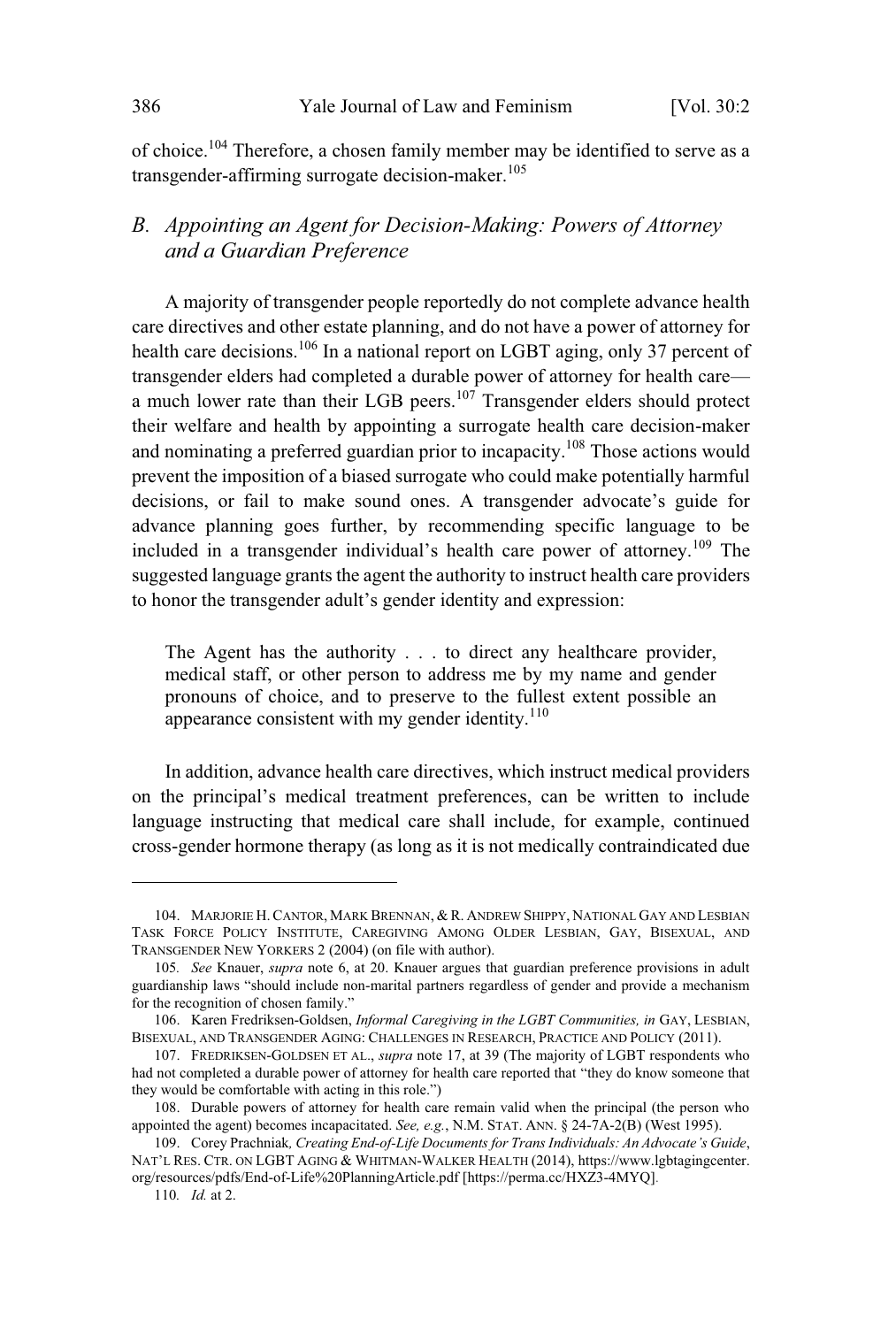to health conditions or status). Additionally, the transgender advocate's guide suggests the following language:

During any period of treatment, if I am unable to personally maintain my [preferred gender] appearance, I direct [my physician and all medical personnel] to do so to the extent reasonably possible, irrespective of whether I have obtained a court-ordered name change, changed my gender [marker] on any identification document, or undergone any transition-related medical treatment.<sup>111</sup>

Durable powers of attorney for health care should also be used to nominate the person a transgender elder would choose to serve as their guardian<sup>112</sup> should the elder become legally incapacitated—i.e., determined by a court to be unable to manage her or his personal and financial affairs.<sup>113</sup> However, completing durable powers of attorney for health care and property obviates the need, in many cases, for a guardianship because a surrogate can act for the principal without court appointment.<sup>114</sup> Powers of attorney are also considered less restrictive alternatives to guardianship, because voluntarily granting another decision-making authority does not equate to a court's involuntary removal of a person's self-determination and fundamental civil liberties. Further, powers of attorney restrict the authority of the surrogate to powers specifically granted in the document.

<sup>111</sup>*. Id.* at 3.

<sup>112.</sup> Many advance directive forms include a provision designating who the principal wants to have appointed as their guardian if circumstances require one. *See*, *e.g*., N.M. STAT. ANN. § 24-7A-4, 5 (West 2015). *See also* Sally Hurme & Erica Wood, *Introduction*, 2012 UTAH L. REV. 1157, 1191 ("[A] guardian means a "person or entity appointed by a court with the authority to make some or all personal decisions on behalf of an individual the court determines lacks capacity to make such decisions.3).

<sup>113.</sup> Statutory definitions of incapacity vary by state, *see, e.g.*, COLO. REV. STAT. ANN. § 15-14- 102(5) (West 2016) ("'Incapacitated person' means an individual other than a minor, who is unable to effectively receive or evaluate information or both or make or communicate decisions to such an extent that the individual lacks the ability to satisfy essential requirements for physical health, safety, or selfcare, even with appropriate and reasonably available technological assistance."); DEL. CODE ANN. tit. 12, § 3901(a)(2) (West 2014) ("II]n the case where a guardian of the person is sought, such person is in danger of substantially endangering person's own health, or of becoming subject to abuse by other persons or of becoming the victim of designing persons").

<sup>114.</sup> But the scope of authority of powers of attorney do not include decisions regarding custody, placement or residence—authority that may be needed if the incapacitated elder has to be moved, and is unable to make or communicate an informed, safe and responsible choice of where to reside, including an institutional setting.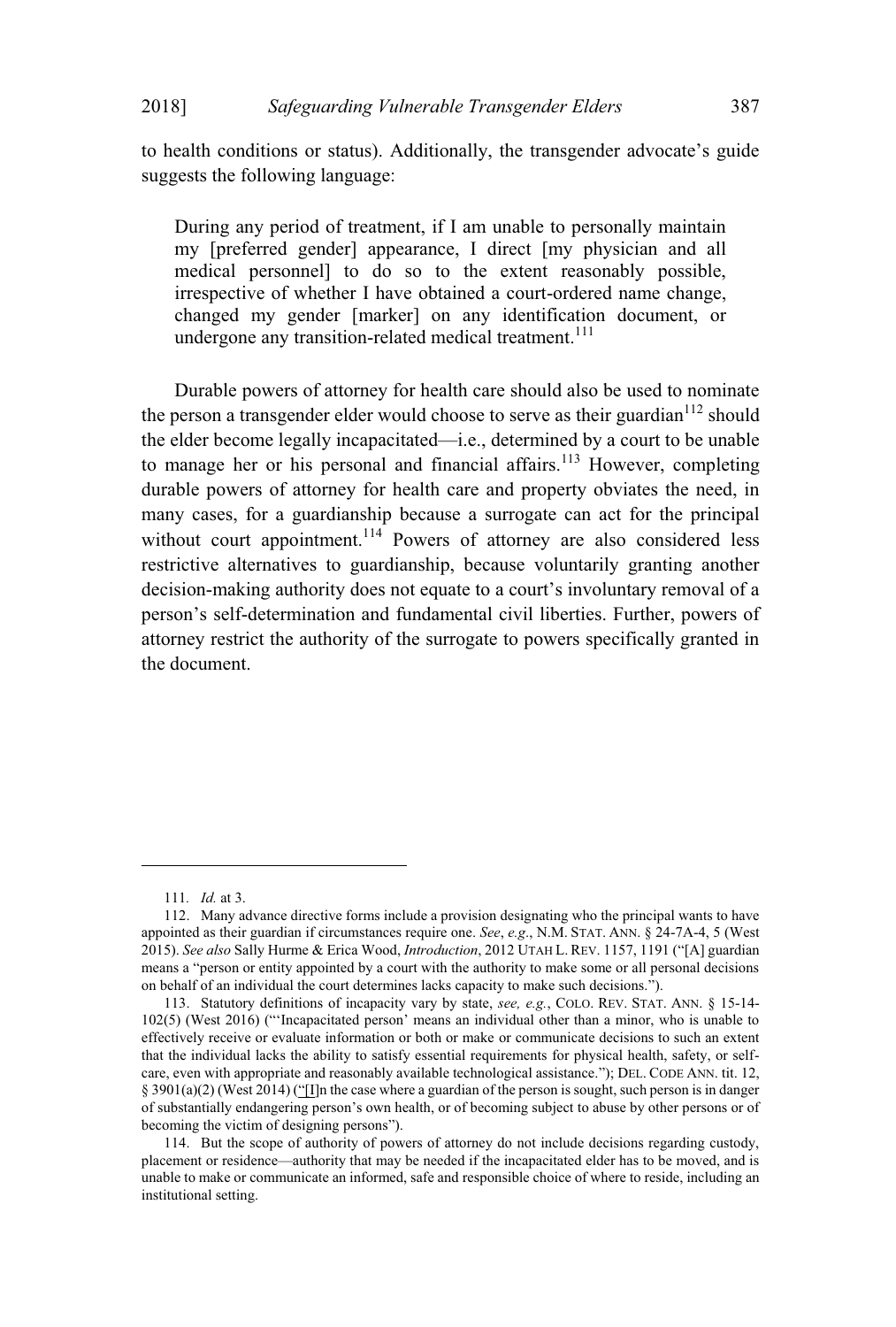#### C. Statutory Standards of Health Care Decision-Making for Agents

"Health care agents . . . act as an extension of that individual's voice."<sup>115</sup> This ethical surrogate decision-making standard ensures that an individual's wishes, self-determination, and autonomy are preserved and protected. State laws that are protective of an individual's wishes and autonomy require a health care agent to make decisions for the individual, called the principal, based on the decision the principal would have made had she retained capacity; or, for advance health care directives, based on the principal's written instructions.<sup>116</sup> For example, "An agent shall make a health-care decision in accordance with the principal's individual instructions, if any, and other wishes to the extent known to the agent."<sup>117</sup> Only when the principal's wishes are not known should an agent make decisions according to the agent's subjective assessment of the principal's best interests. And ethics require that the agent base a best interests evaluation on the values of the principal they serve, not on the agent's values. Finally, the agent should be required to *follow* the principal's values in determining their best interests, rather than merely "consider" them as allowed by states that require the agent to only contemplate the principal's values.<sup>118</sup>

North Dakota's statutory optional health care directive form is ideal for a transgender person to educate their agent about their concerns regarding health care, and to state their transgender-affirming preferences regarding health care decisions made for them by their agent.<sup>119</sup> In the section of the form in which the principal gives the agent instructions for health care, there is a section titled, "These are my beliefs and values about [health care]."<sup>120</sup> It begins with this statement: "I want you to know these things about me to help you make decisions about my health care," then includes space to write "My goals for my health care" and "My fears about my health care."<sup>121</sup>

Conversely, an advance directive statute that is not protective of a transgender person's wishes regarding maintaining their gender expression (such as through continued cross-gender hormone therapy) provides: "[I]f the

<sup>115.</sup> A.B.A. COMM'N ON L. & AGING, HEATH CARE-DECISION-MAKING AUTHORITY: WHAT IS THE DECISION-MAKING STANDARD? 1 (2015), https://www.americanbar.org/content/dam/aba/administrative/ law aging/What is the Decision Making Standard.authcheckdam.pdf [https://perma.cc/772G-A4JG].

<sup>116.</sup> See, e.g., N.J. STAT. ANN. § 26:2H-61(f) (West 1991) ("[T]he health care representative shall seek to make the health care decision the patient would have made had he possessed decision making capacity under the circumstances . . . . "); N.M. STAT. ANN. § 24-7A-2(E) (West 2016).

<sup>117.</sup> N.M. STAT. ANN. § 24-7A-2(E) (West 2016).

<sup>118.</sup> See, e.g., id. ("Otherwise, the agent shall make the decision in accordance with the agent's determination of the principal's best interest. In determining the principal's best interest, the agent shall consider the principal's personal values to the extent known to the agent.") (emphasis added). See also CAL. PROB. CODE § 4684 (West 2000). But see N.J. STAT. ANN. § 26:2H-61(f) (West 1991) (not requiring the consideration of the principal's values in a best interests decision-making determination).

<sup>119.</sup> N.D. CENT. CODE § 23-06.5-17 (West 2017).

<sup>120.</sup>  $Id.$ 

 $121.$  Id.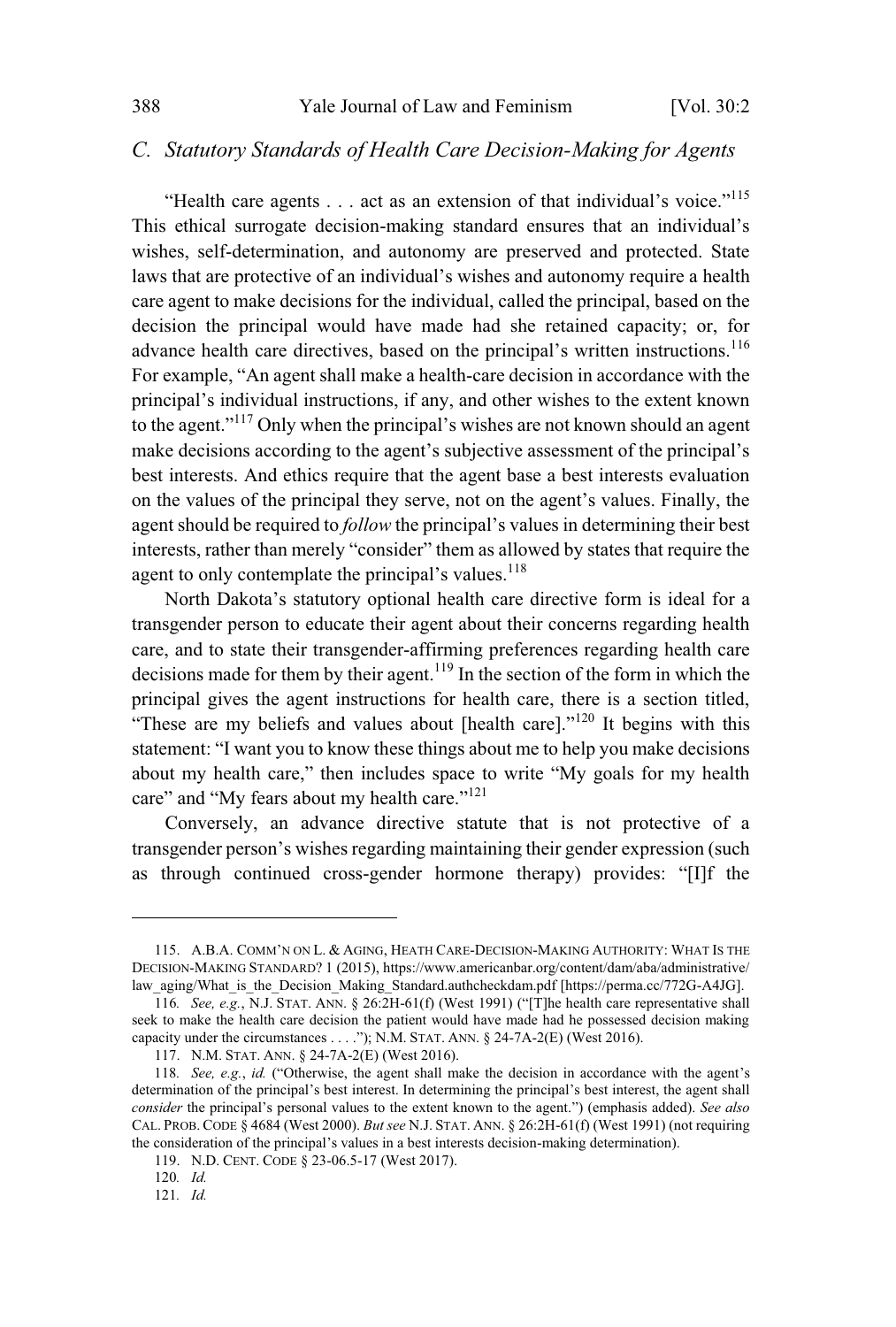principal's wishes are unknown, [the agent shall make health care decisions] in accordance with the *agent's* . . . assessment of the principal's best interests and in accordance with *accepted medical practice*."<sup>122</sup> If an agent is uncomfortable with and biased against transgender identity and expression, then their subjective "assessment" of the principal's best interests may not be transgender-affirming health care. For transgender persons who do not conform to society's norms, a socially subjective standard of best interests is rife with the risk that what is best for that person is to conform. And, most concerning, "accepted medical practice" and providers are often biased against trans-affirmative treatment.

Statutory language that also risks exposing a transgender elder who is incapacitated to negligence by not maintaining their gender identity includes a Missouri statute that reads: "An attorney in fact who elects to act under a power of attorney is under a duty to act *in the interest* of the principal."<sup>123</sup> That language does not require the agent to follow the wishes and values of the transgender principal regarding the principal's health care. Rather, the agent's subjective assessment of the "interest" of the principal or the medical provider's assessment of that interest could easily result in a failure to obtain or provide transgender affirmative medical care.

The above nonprotective statutory language illustrates the importance of a transgender adult carefully choosing a trans-affirmative health care agent to represent them. Further, written instructions to an agent to make transgenderaffirming health care decisions are the best way to protect a transgender person's health care needs. We place excessive and dangerous reliance on an agent's ability and willingness to advocate for a transgender elder in a health care system often biased against transgender persons by not requiring an agent to make decisions based on the principal's wishes. Also dangerous is requiring the agent to merely consider that person's values, while making subjective decisions based on a best interests assessment. Similarly, if the agent is required to merely consider that person's values while making subjective decisions based on a best interests assessment, then there is no actual protection of or deference to the transgender individual's preferences, and the agent is free to substitute their values when making decisions.

#### III. PROTECTIVE LEGAL MEASURES UPON INCAPACITY

This Part first provides a brief overview of a typical adult incapacity guardianship proceeding. Second, I describe the complexity and necessity of identifying a suitable guardian for a transgender elder who is incapacitated, and who did not nominate a guardian prior to incapacity. I propose measures courts

<sup>122.</sup> N.H. REV. STAT. ANN. § 137-J:6 (West 2015) (emphasis added).

<sup>123.</sup> MO. ANN. STAT. § 404.714(1) (West 2006) (emphasis added).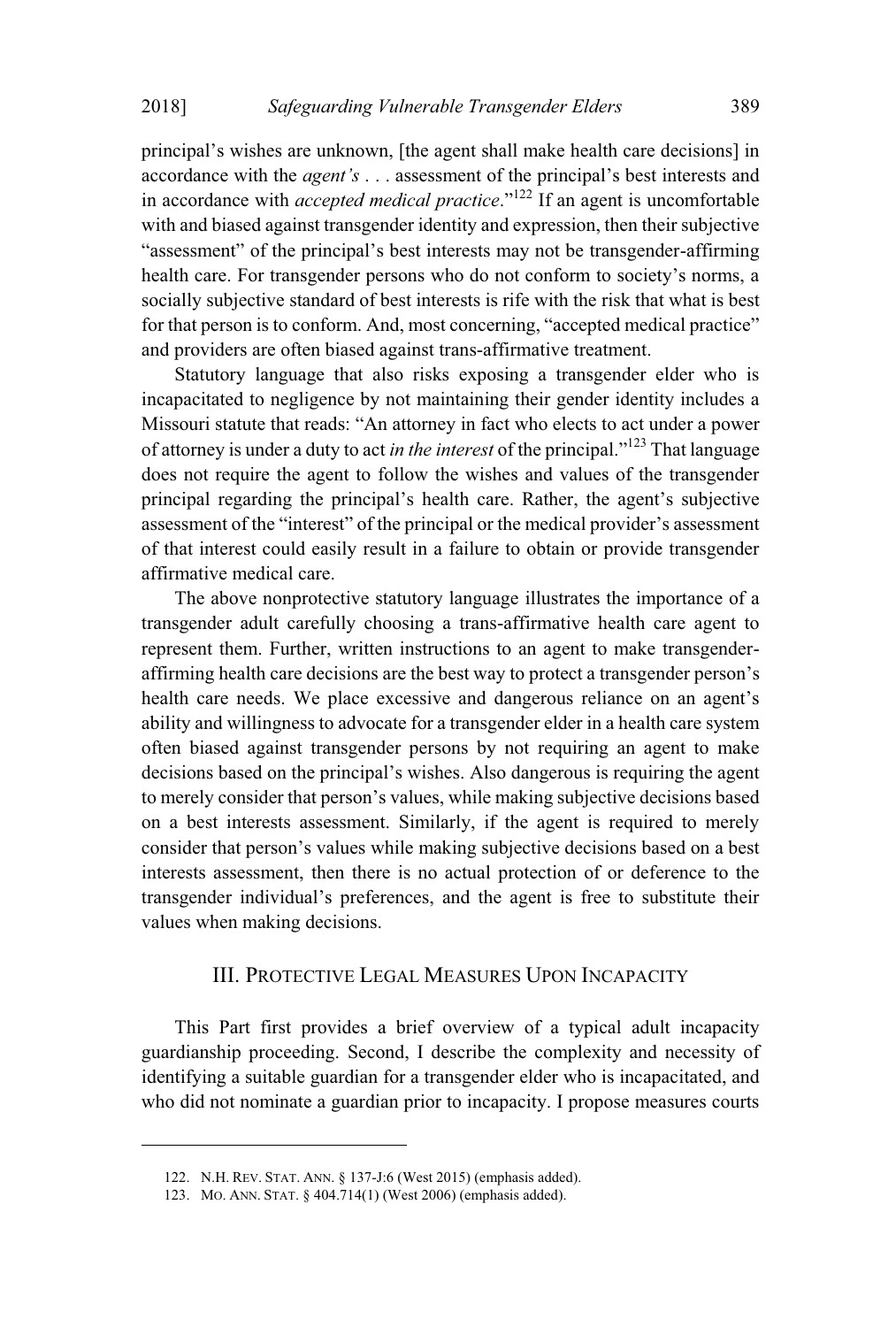can take to identify and appoint a transgender-affirming guardian. Third, I recommend ways courts can monitor the decisions made by the guardian on the transgender elder's behalf to protect the elder's well-being. Finally, I identify contexts that require zealous advocacy by guardians to protect the transgender individuals they serve.

## *A. Brief Overview of an Adult Guardianship Proceeding*

A guardianship involves a court removing an incapacitated person's fundamental civil rights to make their own decisions, such as medical treatment, and to manage their personal and, in some instances, their financial affairs. The individual's rights are transferred to a third party, called a guardian. Because an individual's essential autonomy is involved, considerable due process protection is most often required throughout the proceeding. The due process required varies from state to state based on each state's adult guardianship laws, which are often found in the probate code. The protections typically include a clear and convincing standard of proof, a hearing, notice to the allegedly incapacitated person of the proceeding and the hearing, the right to a jury trial, representation of the individual by counsel, the right to attend all hearings, to examine witnesses, present evidence, and to appeal the court's adjudication of incapacity.

The procedure begins with the filing of a petition or similar pleading, typically by the person seeking to be appointed as guardian, requesting the appointment and stating the nature and degree of the incapacity necessitating a guardianship.<sup>124</sup> An evaluation of capacity by a qualified professional is often required to be submitted to the court to inform it of the allegedly incapacitated person's functioning, abilities, and impairments.<sup>125</sup> The state's laws may provide for the appointment of a court investigator, usually called a court visitor, whose duties might include interviewing the proposed guardian and the allegedly incapacitated individual, reporting to the court on the allegedly incapacitated person's needs, and making a recommendation regarding the suitability of the proposed guardian.<sup>126</sup> At the hearing, the court considers the evidence to determine whether the individual is incapacitated, and, in a majority of states, the individual is represented by counsel.<sup>127</sup> If the court finds that the individual is incapacitated to some or to a full extent, it will appoint a guardian. The court

<sup>124</sup>*. See, e.g.*, N.M. STAT. ANN. § 45-5-303(A) (2018). *See generally* A.B.A. COMM'N ON LAW AND AGING, CAPACITY DEFINITION & INITIATION OF GUARDIANSHIP PROCEEDINGS (Aug. 7, 2018), https://www.americanbar.org/content/dam/aba/administrative/law\_aging/chartcapacityandinitiation.auth checkdam.pdf [https://perma.cc/S7TR-NV4X].

<sup>125.</sup> N.M. STAT. ANN. § 45-5-303(D) (2018).

<sup>126</sup>*. Id.* at (E). *See generally*, A.B.A. COMM'N ON LAW AND AGING, REPRESENTATION AND INVESTIGATION IN GUARDIANSHIP PROCEEDINGS (2018), https://www.americanbar.org/content/dam/aba/ administrative/law\_aging/chartrepresentationandinvestigation.authcheckdam.pdf [https://perma.cc/725X -KHKK].

<sup>127</sup>*. See generally id.*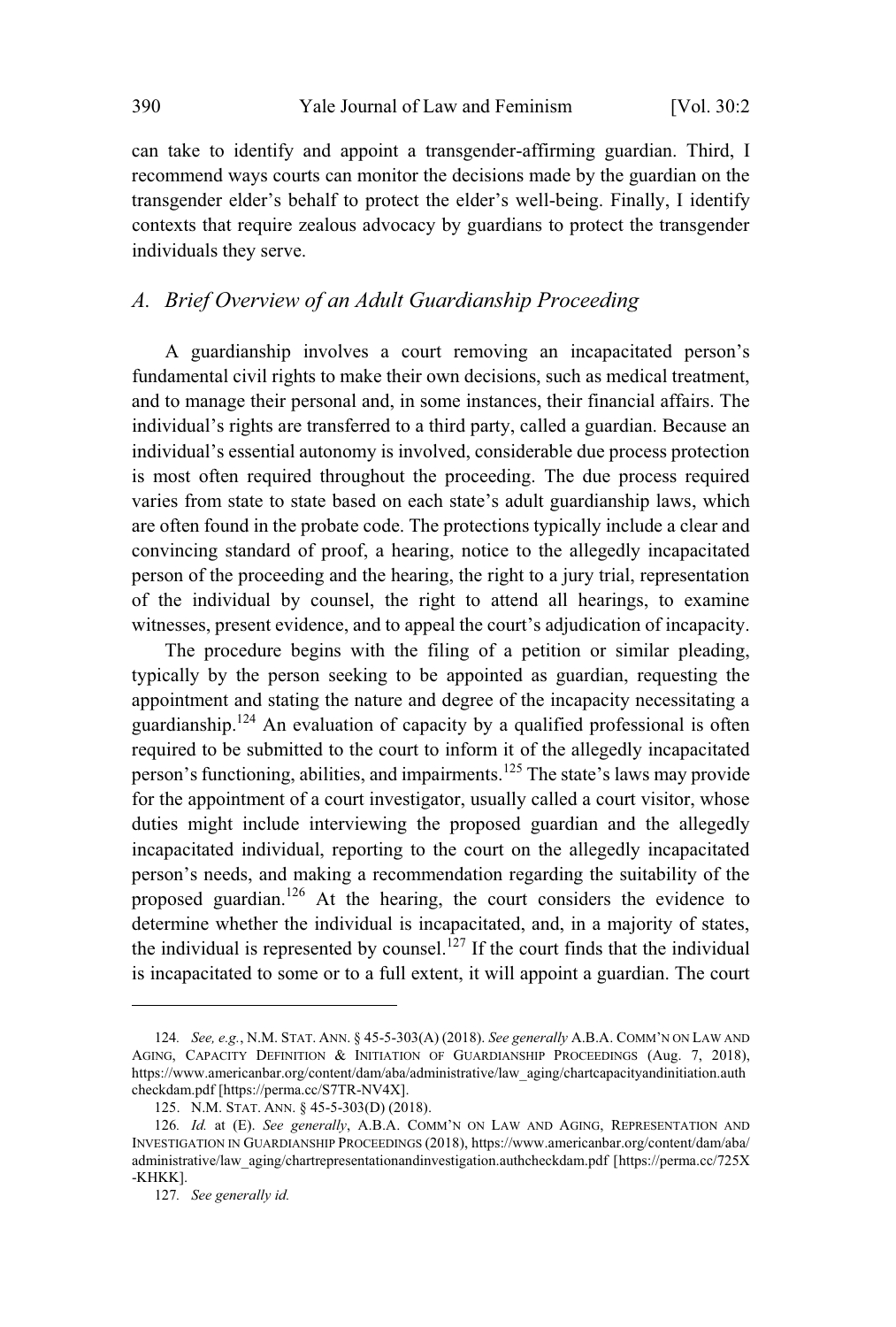.aw limit the guardian's authority, if it determines that the individual is capable of exercising some rights, guided by the principle that the guardianship should be the least restrictive measure available and to ensure the individual as much autonomy as is safely possible.<sup>128</sup>

## *B. Identifying an Allegedly Incapacitated Person as Transgender*

If a transgender individual in a guardianship proceeding has lived openly as transgender, that person can be identified to the court as transgender at the start of the process through the initial court pleading which contains identifying information.<sup>129</sup> Alternatively, the disclosure may occur during the process by the transgender individual's voluntary disclosure, gender expression, or through investigation by their counsel or a court investigator.

The court and the counsel's ability to learn of the individual's gender identity may be complicated on several fronts. First, this generation's transgender elders grew up during a time that, due to social stigma and the risk of hostility and a lack of acceptance, they were likely to hide their identities.<sup>130</sup> Second, many elders do not identify or label themselves astransgender even after they transition.<sup>131</sup> But they still have the same needs as those who do identify as transgender for trans-affirmative treatment and medical care. Third, "in the case of dementia, people progressively lose their most recent memories. For a transgender person this could mean only remembering living in another gender, including not remembering having had gender affirmation procedures or surgery."<sup>132</sup> Fourth, courts and attorneys are not likely to ask about or investigate an allegedly incapacitated elder's gender identity because they assume that people conform to societal norms regarding gender identity. And the courts and attorneys may be biased against nonconforming gender identities. "Most transgender people have previously experienced misunderstanding or hostility from . . . the legal system."<sup>133</sup> The NTDS confirmed this disconcerting trend: " $12\%$  [of respondents were] denied equal treatment or harassed or disrespected by judges or court officials."<sup>134</sup> Eight percent were denied equal treatment by

<sup>128</sup>*. See generally* A.B.A. COMM'N ON LAW AND AGING, CONDUCT AND FINDINGS OF GUARDIANSHIP PROCEEDINGS (Aug. 7, 2018), https://www.americanbar.org/content/dam/aba/admin istrative/law\_aging/chartconduct.authcheckdam.pdf [https://perma.cc/6ZRT-7QHB]. *See also generally* A.B.A. COMM'N ON LAW AND AGING, LIMITED GUARDIANSHIP OF THE PERSON AND PROPERTY (2017), https://www.americanbar.org/content/dam/aba/administrative/law\_aging/chartlimitedguardianshipofthep resonandproperty.authcheckdam.pdf [https://perma.cc/4TX2-WJ8J].

<sup>129.</sup> Such as through information gathered and presented in the petition for the appointment of a guardian, the initial pleading that begins the guardianship proceeding.

<sup>130.</sup> Nancy Knauer, *"(en Silent": Advocating for L(BT \*lders*, 19 ELDER L.J. 289, 291 (2012).

<sup>131.</sup> WITTEN & EYLER, *supra* note 64, at 200.

<sup>132</sup>*. Id*.

<sup>133</sup>*. See* Catherine Sakimura & Daniel Redman, *A Great Unmet Need: Legal Aid Services for Low-Income Transgender Clients*, 26 MGMT. INFO. EXCHANGE J. 29, 31 (2012).

<sup>134.</sup> GRANT ET AL., *supra* note 31, at 5.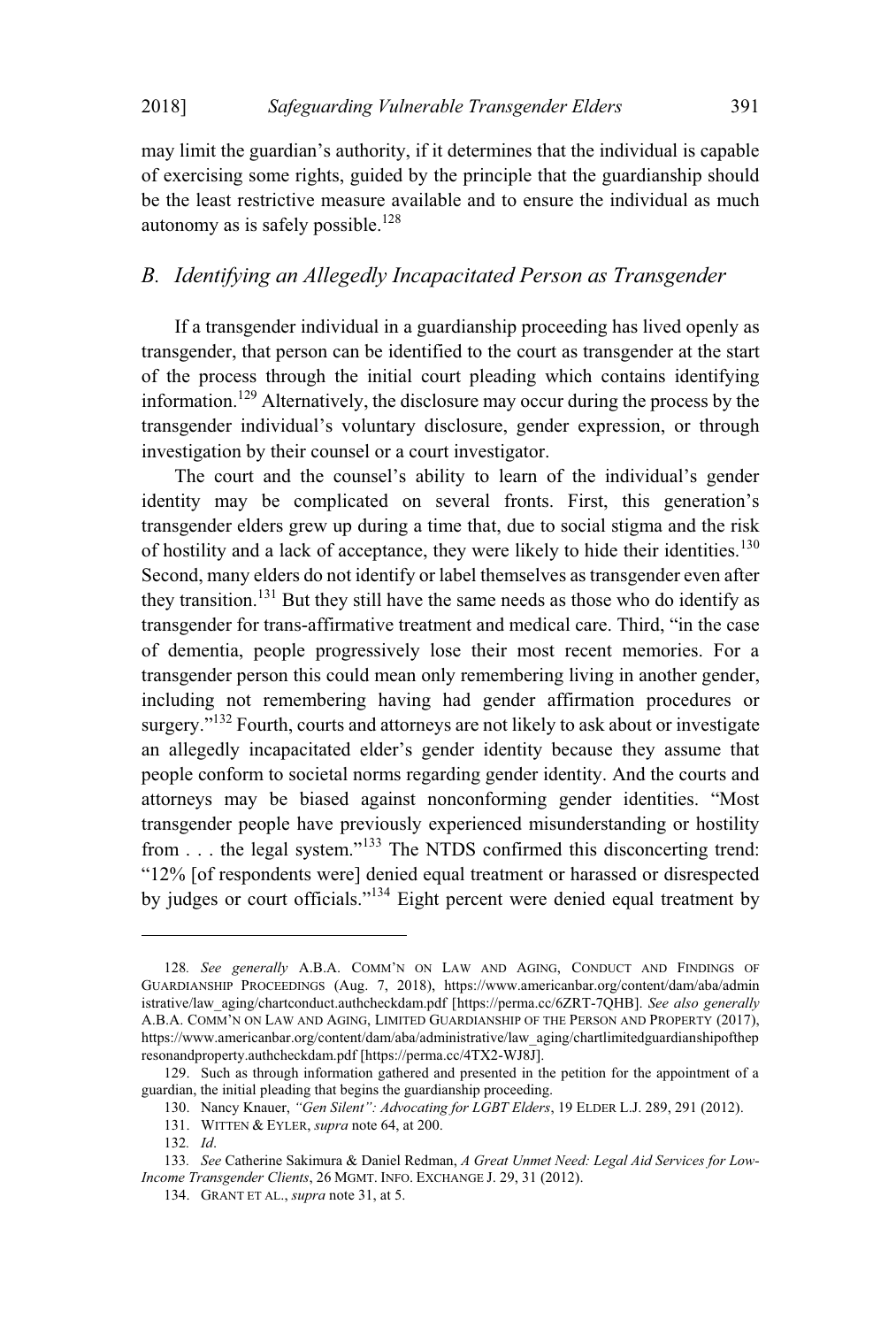legal services clinics and six percent were harassed or disrespected.<sup>135</sup> "In the area of judges, courts, and legal services clinics, [male-to-female transgender respondents] reported consistently higher rates of mistreatment than [female-to male transgender] respondents."<sup>136</sup> Considering the link between a transgender individual's welfare and stigma free environments, $137$  it is critical that courts are a safe, unbiased environment for a person to reveal themselves, or to be known, as transgender. Fear-based concealment affects transgender persons' emotional and mental health—already likely compromised by incapacity.

Therefore, as Knauer notes, it is essential to educate adult guardianship courts about nonconforming gender identities.<sup>138</sup> Those courts could then serve a crucial protective role by requiring that the counsel and court visitor inquire into a person facing guardianship's gender identity. If counsel or the court visitor learns that the person is transgender, the court must then ensure that the person's best interests are served by appointing a suitable guardian.

#### *C. Appointing a Transgender-Affirming Guardian*

As is true with health care agents and care providers, a transgender-affirming guardian is essential to the health and well-being of transgender elders who are incapacitated. "[Transgender] people who receive social support about their gender identity and gender expression have improved [psychological and health] outcomes and quality of life."<sup>139</sup> As illustrated through George's story at the beginning of this Article, such support is potentially lifesaving.<sup>140</sup>

If a transgender elder who becomes incapacitated has not expressed in writing a preference regarding who would serve as their guardian, then a court is left to identify and appoint one. State laws typically prioritize family members to serve as guardians, but many also grant the court discretion to act in a person's best interests in selecting a guardian. $141$  Because acceptance rather than stigmatization of transgender individuals is crucial to their health and emotional

<sup>135</sup>*. Id*.

<sup>136</sup>*. Id.* at 133.

<sup>137.</sup> Fredriksen-Goldsen et al., *supra* note 7, at 497 ("[B]oth discrimination from health care providers and internalized stigma can exacerbate chronic stress . . . . Stigma reduction strategies for health care professionals and improved education about gender identity and aging are essential to reduce stigma and discrimination in health care setting for transgender older adults . . . . [C]reating environments whereby transgender older adults do not possess stigmatized identities and do not feel the need to conceal their gender identity is critically important.").

<sup>138.</sup> Knauer, *supra* note 19, at 312.

<sup>139</sup>*. Guidelines for Psychological Practice*, *supra* note 56, at 846.

<sup>140</sup>*. See also* Knauer, *supra* note 6, at 14 ("As Dr. Melinda Lantz, chief of geriatric psychiatry at Beth Israel Medical Center in New York explains, closeted older LGBT people face 'a faster pathway to depression, failure to thrive and even premature death."").

<sup>141</sup>*. See*, *e.g.*, N.M. STAT. ANN. §§ 45-5-311(B)-(C) (West 2018).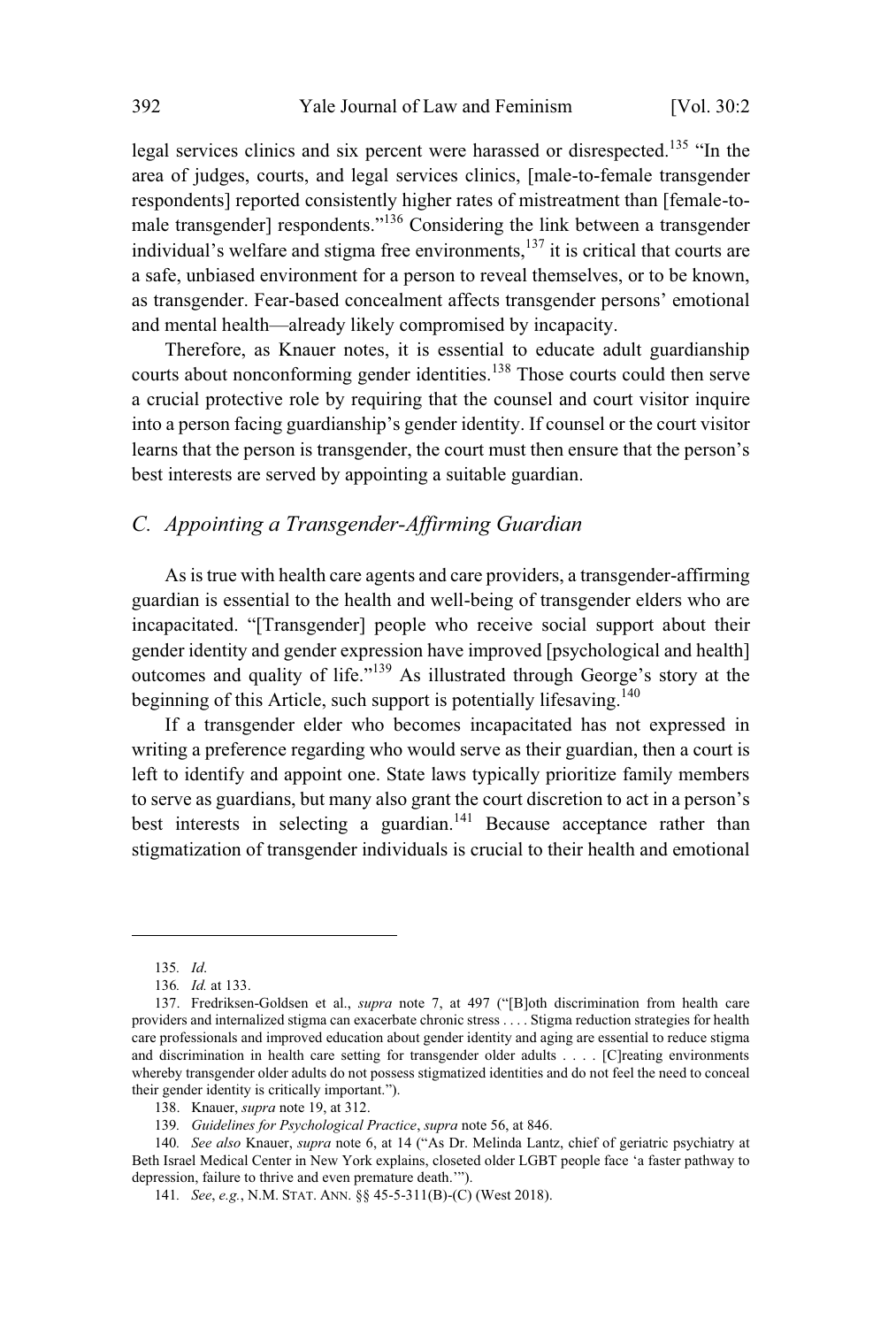welfare, $142$  courts must take steps to ensure that they appoint transgenderaffirming guardians.

One way to accomplish this is for statutes to require representation by counsel for allegedly incapacitated adults—especially those, like transgender adults, who are among the most marginalized and vulnerable populations because of their nonconformance to societal norms. A majority of states, thirtyeight, mandate by statute that an allegedly incapacitated adult is entitled to counsel in guardianship proceedings.<sup>143</sup> That counsel serves in one of two different lawyer roles. One role is as a standard zealous advocate—the role lawyers typically assume when representing their client's position and defending their rights.<sup>144</sup> The other role is as a guardian *ad litem*,<sup>145</sup> whose duties may include presenting their client's position on guardianship and preferences to the court,<sup>146</sup> reporting to the court on the client's best interests,<sup>147</sup> advocating for their client's best interests,<sup>148</sup> and informing the client about their rights and explaining the proceeding.<sup>149</sup>

Some statutes allow the allegedly incapacitated adult to have both a zealous advocate and a court appointed guardian *ad litem*. <sup>150</sup> Because transgender elders face potential stigmatization and bias from the courts and have a potentially higher risk of an allegation, if not a finding, of incapacity, a zealous advocate is necessary. Moreover, I suggest that before a court appoints a guardian *ad litem*, if an alleged incapacitated individual is known to be transgender, or is revealed as such during the proceeding, the court needs to inquire into the proposed counsel's attitude towards transgender persons, to ensure that attorney is not biased towards those individuals. And that the attorney must educate themselves about how to effectively engage with and represent their transgender client—a requirement for competent representation.<sup>151</sup>

<sup>142</sup>*. See, e.g., Guidelines for Psychological Practice, supra* note 56, at 835 ("Respecting and supporting TGNC people in authentically articulating their gender identity and gender expression, as well as their lived experience, can improve TGNC people's health, well-being, and quality of life."). *See also* Knauer, *supra* note 6, at 14.

<sup>143.</sup> A.B.A. COMM'N ON LAW AND AGING, *supra* note 115.

<sup>144</sup>*. See, e.g.*, ALASKA STAT. ANN. 13.26.246 (West 2018); D.C. CODE ANN. 21-2033(b) (West 2018).

<sup>145</sup>*. See, e.g.*, N.M. STAT. ANN. § 45-1-201(A)(22) (West 2012) (defining a guardian *ad litem* as Da person appointed by the district court to represent and protect the interests of a minor or an incapacitated person in connection with litigation or any other court proceeding.").

<sup>146.</sup> N.C. GEN. STAT. ANN. § 35A-1107 (West 2003).

<sup>147</sup>*. See, e.g*., 755 ILL. COMP. STAT. 5/11a-10(a) (West 2018); TENN. CODE ANN. 34-1-107(d)(1) (West  $2018$ ) ("The guardian ad litem owes a duty to the court to impartially investigate the facts and make a report and recommendations to the court. The guardian ad litem serves as an agent of the court, and is not an advocate for the respondent or any other party.").

<sup>148.</sup> NEB. REV. STAT. § 30-2619(b) (West 2013).

<sup>149</sup>*. See, e.g*., 755 ILL. COMP. STAT. 5/11a-10(a) (West 2018); MICH. COMP. LAWS ANN. § 700.5305(1) (West 2018); 33 R.I. GEN. LAWS § 33-15-7(c) (West 2017).

<sup>150.</sup> A.B.A. COMM'N ON LAW AND AGING, *supra* note 115.

<sup>151.</sup> Cynthia M. Ward & Nelson P. Miller, *The Role of Law Schools in Shaping Culturally Competent Lawyers*, 89 MICH. B. J. 16, 16 (2010) ("With an increasingly diverse potential client base,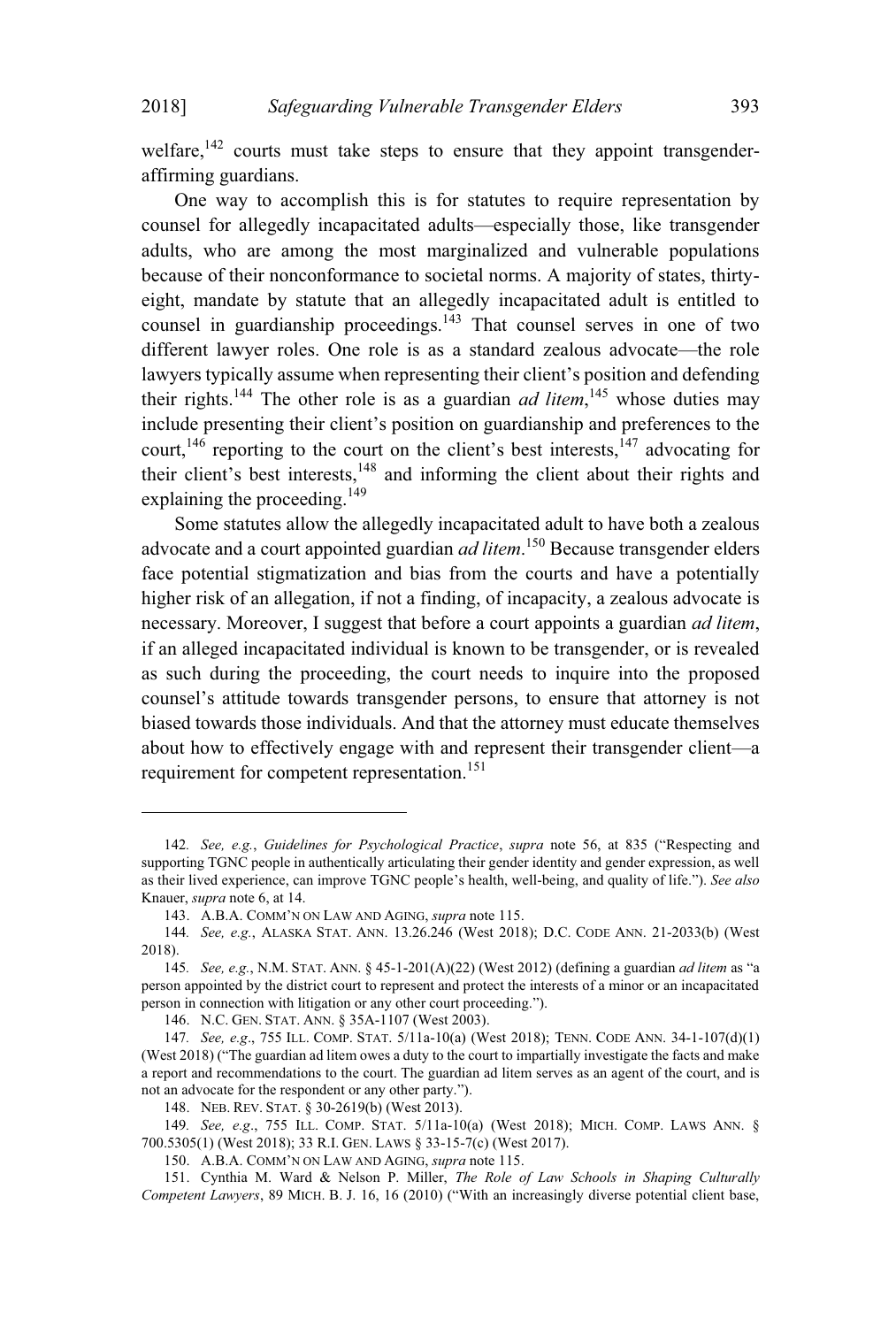In guardianship proceedings, a court visitor, investigator, or court representative are other potential sources for informing an allegedly incapacitated person about the proceeding. The court visitor is also a conduit to the court for that person to express their preferences, including who they wish to serve as their guardian. However, only 14 states require the appointment of a court visitor or similar appointee.<sup>152</sup> It is critical that states require a thorough investigation of the allegedly incapacitated individual's identity and corresponding needs either by a court visitor or a guardian *ad litem*. An inquiry that includes interviewing friends and family and reviewing medical records may be the only way to identify the gender identity of an alleged incapacitated individual.

Some states' adult guardianship laws include a statement of the statute's purpose. For example, some assert that the purpose is "to promote and to protect the well-being of the person" for whom guardianship applies.<sup>153</sup> It is antithetical to that purpose to appoint an anti-transgender biased guardian for a transgender person. To accomplish the statute's purpose, a court must inquire into whether the proposed guardian would promote and protect the transgender elder's gender identity, and, thus, well-being. However, such an inquiry is not required by enough states. By contrast, a state may require merely that the guardian agrees to serve<sup>154</sup> or is "eligible,"<sup>155</sup> hardly a standard that ensures a transgender person's well-being and best interests.

Some statutes, at least according to their language if not in practice, require or appear to require the court to vet the guardian's willingness and intent to protect and promote the incapacitated person's well-being. Those statutes state that the guardian should be "suitable,"<sup>156</sup> "qualified,"<sup>157</sup> or "appropriate"<sup>158</sup> to serve in that role. An anti-transgender biased and non-affirming guardian would be inherently unsuitable, unqualified, and inappropriate to serve a transgender person.

Also, an investigation into a guardian's suitability should not be left to the court's discretion through language merely suggesting that the court may

lawyers cannot ignore cultural competency. Lawyers must provide competent legal services. Competent service depends on understanding the clients whom lawyers serve."). See also MODEL CODE OF PROF'L CONDUCT R. 1.1 (1983) (requiring the provision of "competent" legal services to clients).

<sup>152.</sup> A.B.A. COMM'N ON LAW AND AGING, *supra* note 115.

<sup>153</sup>*. See, e.g.*, MONT. CODE ANN. §72-5-306 (West 1981); N.H. REV. STAT. ANN. §464-A:1 (2018). *See also* N.M. STAT. ANN. § 45-5-301.1 (West 1989) (stating when guardianship is to be used).

<sup>154</sup>*. See, e.g*., N.H. REV. STAT. ANN. § 464-A:10 (2009).

<sup>155</sup>*. See, e.g*., TEX. EST. CODE ANN. § 1101.101(a)(2)(B) (West 2015). However, Texas statute requires the court to consider the best interests of the person for whom guardianship is necessary, which should result in an inquiry into the suitability of the proposed guardian. TEX. EST. CODE ANN. § 1101.101(a)(1)(B) (West 2015).

<sup>156</sup>*. See, e.g*., N.M. STAT. ANN. § 45-5-304(C)(5) (West 2009). *See also* WASH. REV. CODE ANN. § 11.88.020(1), (1)(f) (West 2011).

<sup>157</sup>*. See, e.g*., COLO. REV. STAT. ANN. § 15-14-310(H)(3) (West 2014).

<sup>158</sup>*. See, e.g*., TENN. CODE ANN. § 34-1-107(d)(2)(D) (West 2013) (requiring the guardian *ad litem* to determine whether the proposed guardian is "appropriate" to be appointed.).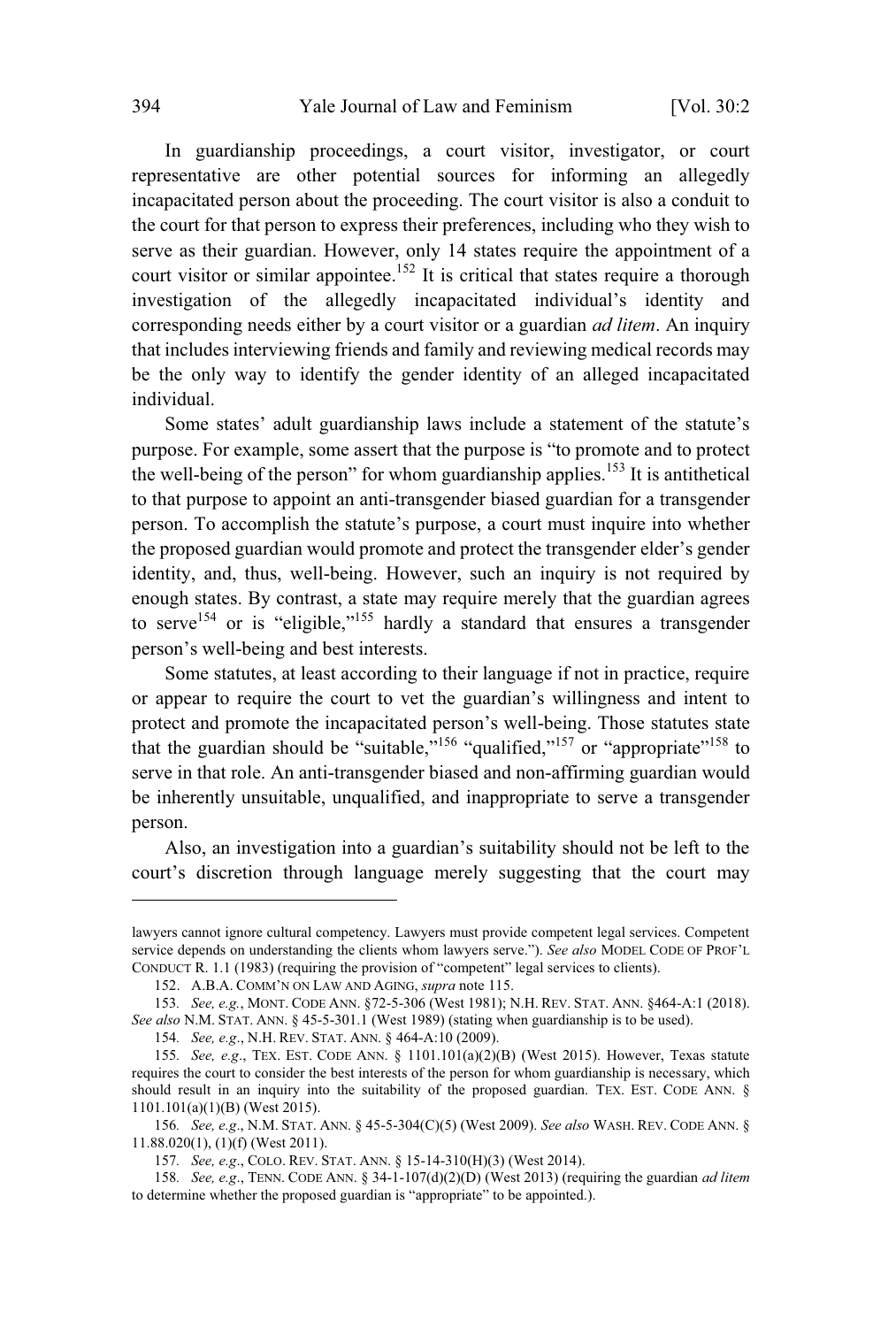consider it. Instead, there must be a procedural provision requiring that inquiry. Evidence of a guardian's suitability should be a required finding by the court at the hearing on the appointment of the guardian. A finding establishes that evidence must be presented and assessed, and a critical burden of proof met. Typically, the evidentiary standard in guardianship proceedings is clear and convincing.<sup>159</sup> That standard already pertains to required findings by the court that a person is indeed incapacitated, and that a guardianship is necessary. Under New Mexico's adult guardianship statute, for example, the court is required to find that the proposed guardian is both qualified and suitable.<sup>160</sup> Because no less than the physical, emotional, and mental health of a transgender individual is at stake, the court should be required by law, through a finding, to appoint a transgender-affirming guardian.

If their role is investigative, a guardian *ad litem* or a court visitor may be in the best position to inquire into and make a recommendation to the court regarding a proposed guardian's suitability. Some states do require such an investigation and recommendation by one or both of those court appointees.<sup>161</sup> However, most states do not provide for such appointees. Therefore, the burden falls on the court or the allegedly incapacitated person's counsel to conduct a sufficient inquiry. Guardianship law reform efforts should press legislatures to adopt a required finding regarding a proposed guardian's suitability, if not already mandated by the state's laws. Arkansas' guardianship statute is an example of expressly requiring proof of a guardian's suitability, stating that before a court appoints a guardian it "must be satisfied that," among other things, "the person to be appointed guardian is qualified and suitable to act as such." $162$ 

Evidence of suitability should include the proposed guardian's willingness and intent to (1) learn about transgender identity, needs, vulnerabilities, including the harmful effects of stigma and increased risk of suicide attempts; (2) make gender identity-affirming decisions on behalf of the person under guardianship, such as obtaining transgender-specific health and mental health care;  $(3)$  support and enable the maintenance of the person's gender expression, such as by providing gender-congruent clothing and enabling access to genderaffirming grooming services; and (4) educate and advocate for transgenderaffirming care by medical and institutional providers. The court's inquiry into whether the proposed guardian is suitable to serve must include whether the guardian intends to advocate for their well-being, including the ongoing maintenance of their gender identity and expression.

<sup>159.</sup> A.B.A. COMM'N ON LAW AND AGING, *supra* note 115.

<sup>160.</sup> N.M. STAT. ANN. § 45-5-304(C)(5) (West 2009).

<sup>161</sup>*. See, e.g*., Idaho Code Ann. §§ 15-5-315(1)-(2); NEB. REV. STAT. ANN. § 30-2619.03(4); N.M. STAT. ANN. § 45-5-303(E); N.D. CENT. CODE ANN. § 30.1-28-03(6)(i)(2).

<sup>162.</sup> ARK. CODE ANN. § 28-65-210(3) (West 2018). *See also* N.M. STAT. ANN. 1§ 45-5-304(C)(5) (West 2009) (findings required by the court to appoint a guardian include that "the proposed guardian is both qualified and suitable.").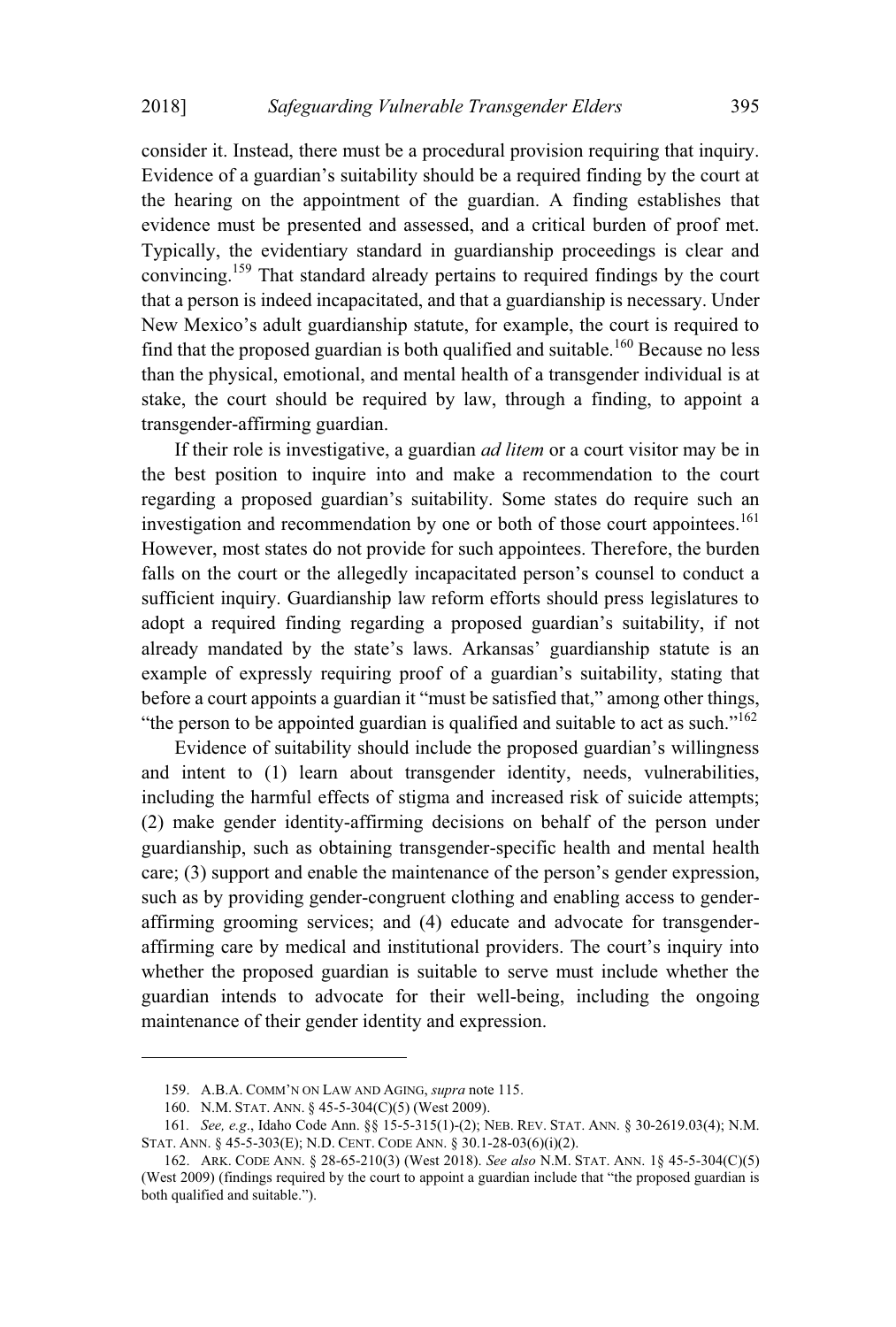If a court finds that the guardian does not intend to defend the person under guardianship's gender identity and meet their corresponding needs, then the appointment should be denied and an alternative guardian must be identified and appointed.<sup>163</sup> Regardless, but especially if no suitable alternative guardian is available, through its order appointing the guardian  $164$  the court should include language requiring the guardian to educate themselves about transgender identity, needs, and vulnerabilities.<sup>165</sup> The court should also order the guardian to make transgender-affirming decisions, such as transgender-specific health care decisions. The guardian can refer to the World Professional Association for Transgender Health standards of care,<sup>166</sup> and identify transgender-safe and affirming health care providers (such as through a local transgender advocacy group's referral lists). If an institutional placement is necessary, the guardian must determine that any proposed institution is transgender safe and affirming before placement. Alternatively, the guardian must advocate for staff and providers to be trained in culturally responsive transgender care.

## *D. Ongoing Monitoring of the Guardianship by the Court*

Guardianship procedure reform efforts emphasize the need for courts to continually monitor the welfare of the person under guardianship and the actions of the guardian. "The court should monitor the well-being of the person  $\dots$  on an ongoing basis, including, but not limited to: . . . ensuring the well-being of the person . . . improving the performance of the guardian, and enforcing the terms of the guardianship order."<sup>167</sup> A majority of state laws require a guardian to complete and file an annual report with the court, which maintains supervisory jurisdiction over adult guardianship cases.<sup>168</sup> The reports typically require the guardian to describe the health status and welfare of the person under

<sup>163.</sup> Most state statutes have a provision prioritizing those who can be appointed as a guardian, including those closely related by blood or marriage. However, such statutes typically allow the court the discretion to appoint someone with a lesser priority based on various factors, including the allegedly incapacitated person's best interests. *See e.g.*, MINN. STAT. ANN. § 524.5-309(b) (West 2010); MONT. CODE ANN. § 72-5-312(3) (West 2009); NEB. REV. STAT. § 30-2627(c) (West 2015). Nancy Knauer has described well the LGBT-specific concerns regarding statutory provisions prioritizing who is eligible to be appointed as guardian. Knauer, *supra* note 19, at 300; 308-309.

<sup>164.</sup> Hurme & Wood, *supra* note 112, at 1200 ("[T]he court should issue orders that . . . maximize the person's right to self-determination and autonomy." However, courts should go further, and issue orders that maximize the person's right to have their identity and dignity defended.).

<sup>165.</sup> *Id.* ("[T]he court . . . should ensure that guardians, court and court staff, evaluators, and others involved in the guardianship process receive sufficient ongoing, multifaceted education to achieve the highest quality of guardianship possible.").

<sup>166.</sup> STANDARDS OF CARE, *supra* note 1.

<sup>167.</sup> Hurme & Wood, *supra* note 112, at 1200.

<sup>168.</sup> A.B.A. COMM'N ON LAW AND AGING, MONITORING FOLLOWING GUARDIANSHIP PROCEEDINGS (Aug. 7, 2018), https://www.americanbar.org/content/dam/aba/administrative/law\_aging/ chartmonitoring.authcheckdam.pdf [https://perma.cc/G9RC-HUR7]. *See also* CAL. PROB. CODE §§ 1850(a)(1)-(2) (West 2011) (going further by requiring a direct court review six months after a guardian's appointment and annually thereafter.).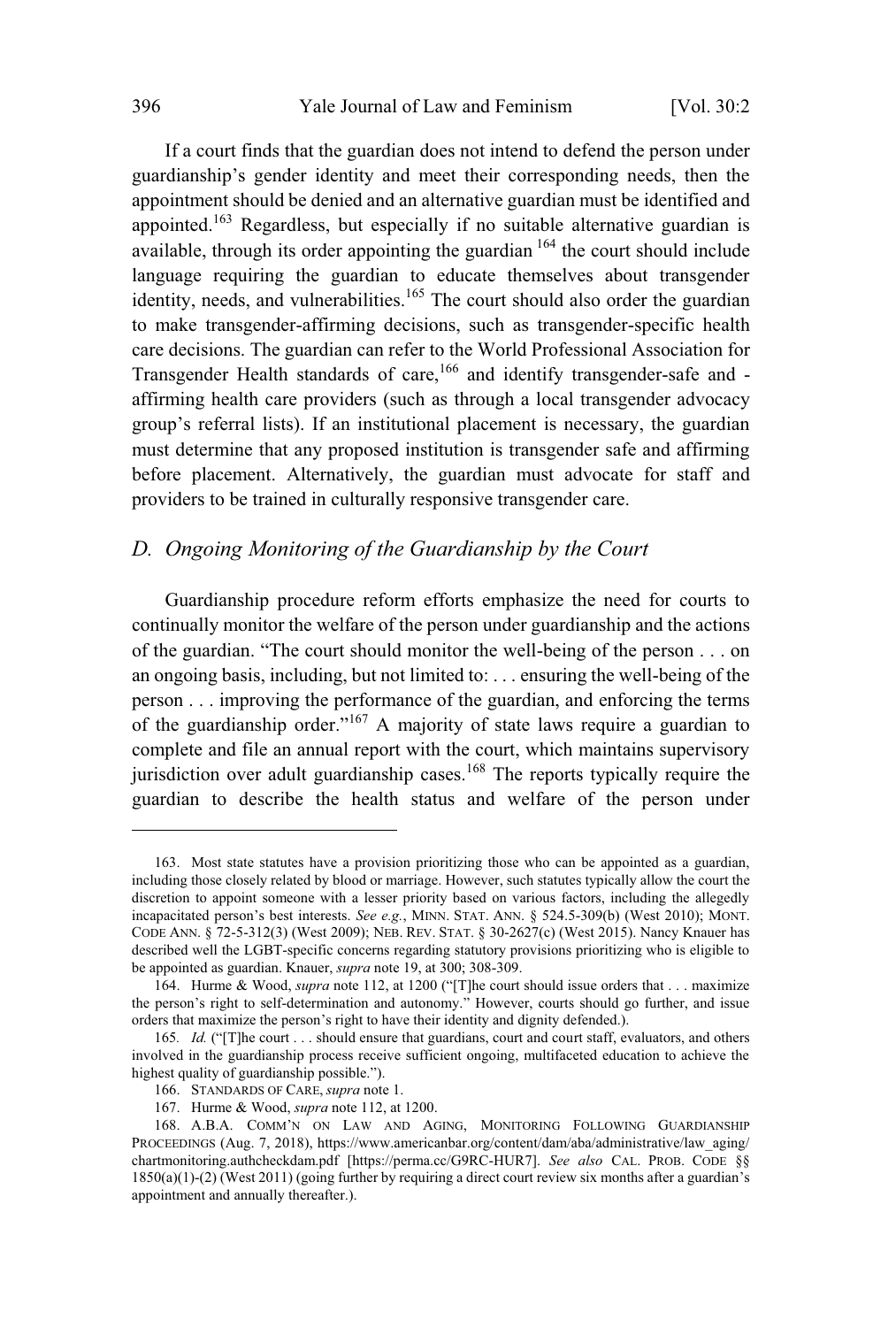guardianship and major decisions, such as medical and placement, made on their behalf. The reports are intended to allow the court to monitor the welfare of the person under guardianship.

Statutes should go further to protect an incapacitated individual's selfdetermination and known preferences by requiring that the reports to the court include occurrences when the guardian has, for example, accessed transgenderspecific health care on the incapacitated person's behalf. Possible additions may include a sworn statement that the guardian made decisions, when possible, according to the person's known preferences and in a gender-identity-affirming manner. The guardian could also be required to alert the court if the guardian encounters barriers, such as the denial of services, to transgender-specific, affirming health care or respectful institutional care. The court could then, for example, appoint a guardian *ad litem* to advocate for the person under guardianship.

Notably, Florida recently passed legislation that includes a provision suspending the decision-making authority of an agent appointed by an adult prior to incapacity through a power of attorney if it is proved during the guardianship proceeding that "[t]he agent's decisions are not in accord with the alleged incapacitated person's known desires."<sup>169</sup> Similar statutory provisions should be enacted to provide for the suspension of an appointed guardian's authority upon a finding that the guardian has not made transgender-affirming decisions in accord with the person under guardianship's known preferences. The court could then either remove the guardian and transfer the guardianship to another person or hold the guardian accountable to make decisions that conform to the transgender person's preferences, such as through a detailed court order or by setting ongoing status hearings to monitor the guardian's conduct.

#### *E. Advocacy by the Guardian*

As discussed above, anti-transgender bias by medical and institutional providers requires that the guardian be a zealous advocate for the transgender person who is incapacitated—and so is presumably unable to advocate adequately for themselves. The guardian should be aware that "LGBT older adults who came of age before the gay liberation movement of the 1970s have lived largely in the context of extremely hostile social, medical and mental health systems, making self-advocacy within aging services agencies or institutional settings overwhelmingly difficult for many of these elders."<sup>170</sup> However, the guardian must also respect and protect a transgender person's wish for privacy,

<sup>169.</sup> FLA. STAT. ANN. § 744.3203 (West 2015).

<sup>170.</sup> GRANT, *supra* note 22, at 16.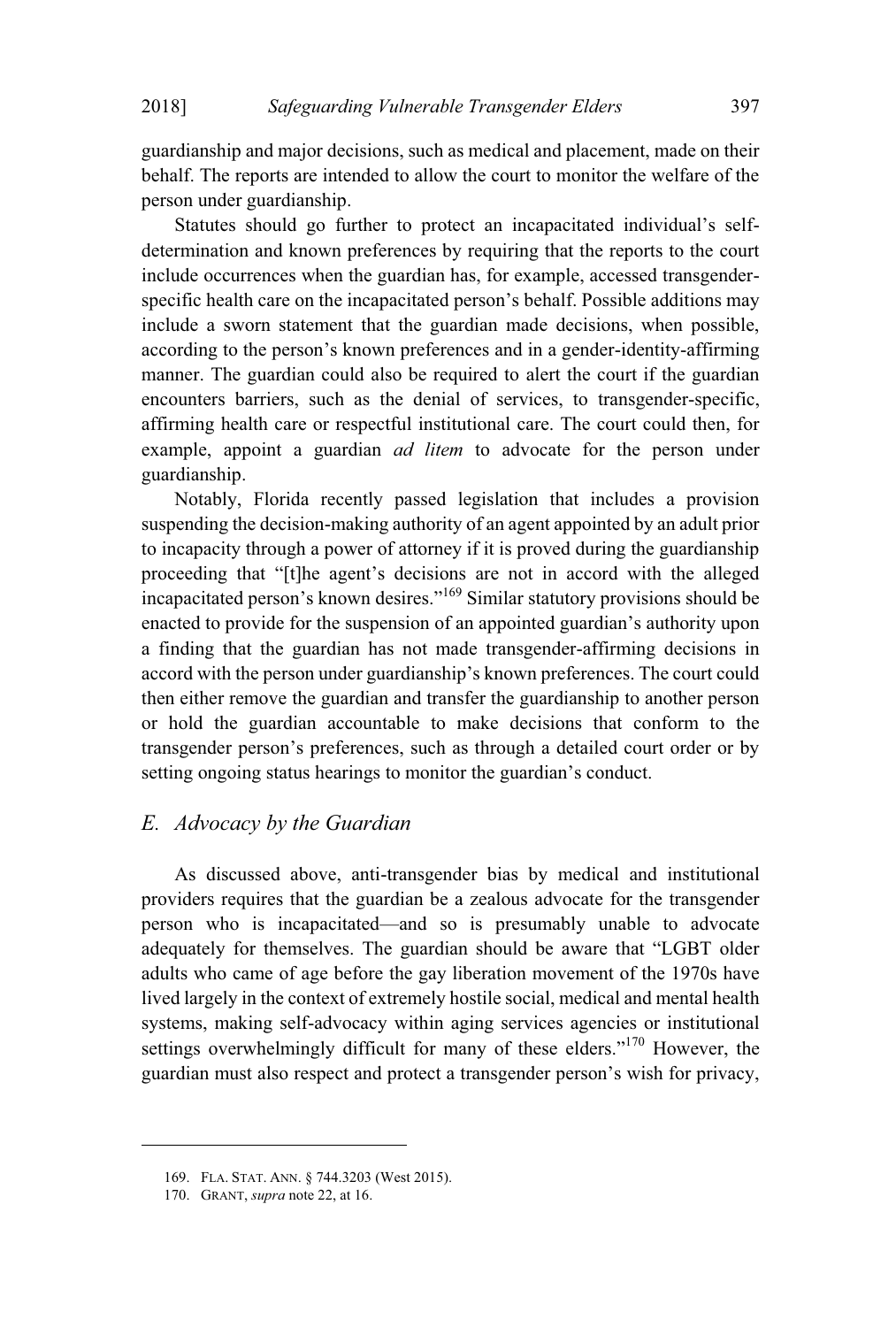if expressed or known, and not "out" them regarding their gender identity unless it is necessary for their health and welfare.

Under the standards of practice required of guardians by the National Guardianship Association, guardians must "identify and advocate for the person's goals, needs, and preferences."<sup>171</sup> Transgender incapacitated adults have ongoing health care needs. For example as noted, discontinuing hormone treatment can be harmful to the health of those who have taken hormones long term.<sup>172</sup> Moreover, "[c]ollaboration across disciplines can be crucial when working with [transgender and gender nonconforming] people because of the potential interplay of biological, psychological, and social factors in diagnosis and treatment."<sup>173</sup> Accordingly, a guardian should advocate for and coordinate trans-affirmative care across disciplines to best meet the person under guardianship's needs.

Because a majority of transgender people have to teach their medical providers about transgender-specific care, the guardian must first educate themselves in order to educate the providers about those needs. Next, because transgender individuals are at risk of being refused care and many have experienced discrimination by care providers, guardians must advocate for access to treatment, and for respectful and nondiscriminatory care by providers. That means, for example, attending all medical appointments and regularly monitoring the care by institutional providers, such as by participating in treatment team meetings and reviewing the institution's records on the resident.

Further, to address the fears of transgender adults when contemplating institutionalization, state laws dictating the duties of a court-appointed guardian should include a provision like the progressive and protective measure recently passed in Florida which requires a guardian to "[a]dvocate on behalf of the ward in institutional and other residential settings  $\ldots$ <sup>174</sup> That advocacy should include that institutional staff be trained regarding knowledge and understanding of transgender persons and caring for them effectively.<sup>175</sup> Guardians must exhibit heightened scrutiny and protectiveness when serving transgender persons of

<sup>171.</sup> NAT'L GUARDIANSHIP ASS'N, STANDARDS OF PRACTICE 7 (4th ed. 2013), https://www.guard ianship.org/wp-content/uploads/2017/07/NGA-Standards-with-Summit-Revisions-2017.pdf [https://per ma.cc/9GE6-YW8M].

<sup>172.</sup> INST. OF MED., supra note 77, at 265.

<sup>173.</sup> Guidelines for Psychological Practice, supra note 56, at 850 (internal citations omitted).

<sup>174.</sup> FLA. STAT. ANN. § 744.361(13)(i) (West 2015). Other states should follow Florida's lead by recognizing that guardians have a duty to advocate on behalf of their protected persons (including those who are transgender) in institutional settings. Until more states enact similar advocacy measures, transgender persons in those settings are at risk of harm due to bias.

<sup>175.</sup> Transgender advocacy groups and resource centers, such as the Transgender Resource Center of New Mexico, offer free transgender cultural competency or literacy trainings to organizations and groups and the Transgender Training Institute. Additionally, online trainings are available from various national transgender advocacy organizations such as webinars by the *Transgender Health*, NAT'L LGBT HEALTH CTR. (2018), https://www.lgbthealtheducation.org/topic/transgender-health/ [https://perma.cc/ XSM2-J776].